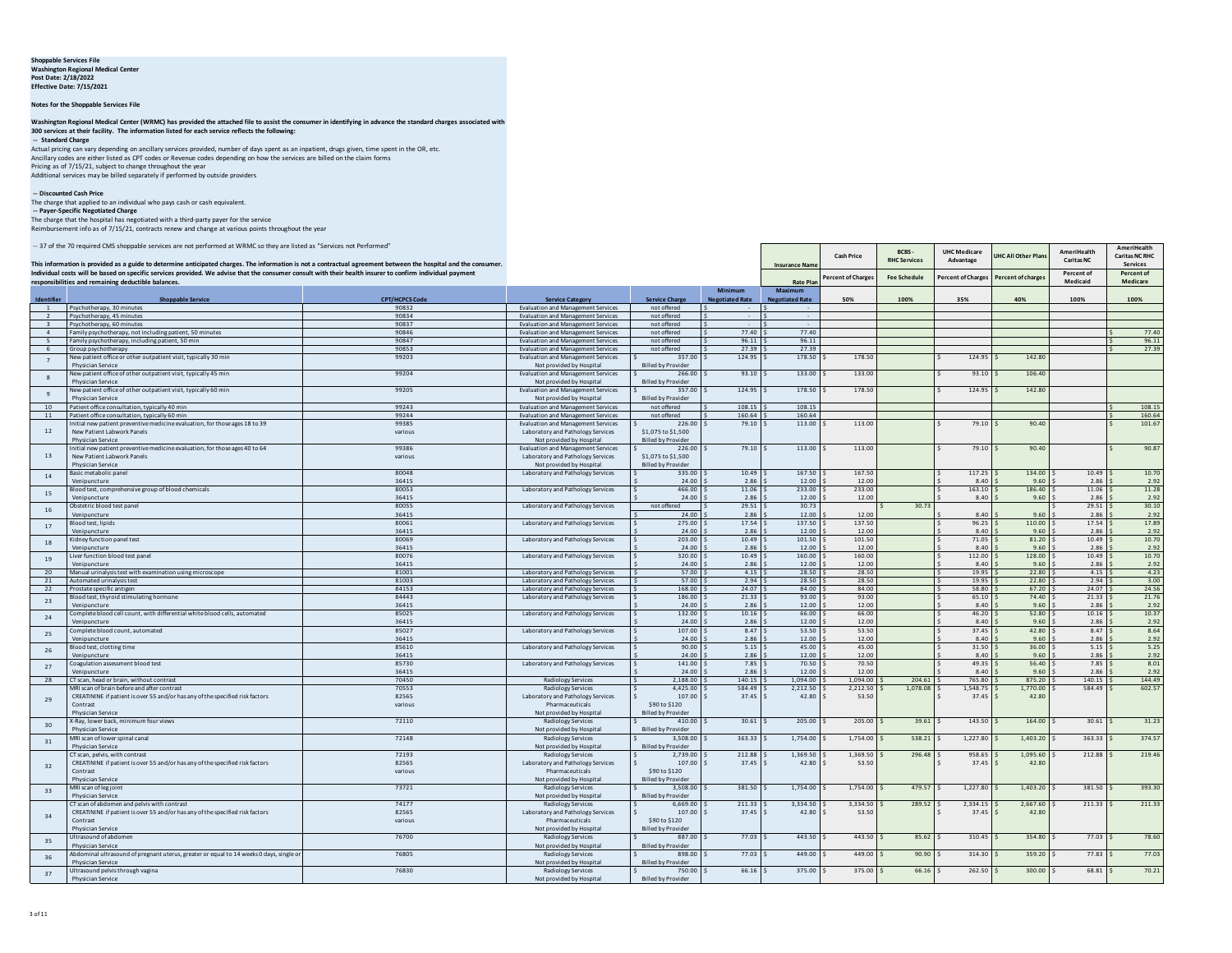|                   | -- 37 of the 70 required CMS shoppable services are not performed at WRMC so they are listed as "Services not Performed"<br>This information is provided as a guide to determine anticipated charges. The information is not a contractual agreement between the hospital and the consumer. |                       |                                                                |                                            |                                   | <b>Insurance Nam</b>                     | <b>Cash Price</b>  | BCBS<br><b>RHC Services</b> | <b>UHC Medicare</b><br>Advantage | <b>HC All Other Pla</b> | AmeriHealth<br><b>Caritas NC</b> | AmeriHealth<br>Caritas NC RHC<br><b>Services</b> |
|-------------------|---------------------------------------------------------------------------------------------------------------------------------------------------------------------------------------------------------------------------------------------------------------------------------------------|-----------------------|----------------------------------------------------------------|--------------------------------------------|-----------------------------------|------------------------------------------|--------------------|-----------------------------|----------------------------------|-------------------------|----------------------------------|--------------------------------------------------|
|                   | Individual costs will be based on specific services provided. We advise that the consumer consult with their health insurer to confirm individual payment<br>responsibilities and remaining deductible balances.                                                                            |                       |                                                                |                                            |                                   | <b>Rate Pla</b>                          | Percent of Charges | <b>Fee Schedule</b>         | Percent of Charges               | Percent of charge       | Percent of<br>Medicaid           | Percent of<br>Medicare                           |
| <b>Identifier</b> | <b>Shoppable Service</b>                                                                                                                                                                                                                                                                    | <b>CPT/HCPCS Code</b> | <b>Service Category</b>                                        | <b>Service Charge</b>                      | Minimum<br><b>Negotiated Rate</b> | <b>Maximum</b><br><b>Negotiated Rate</b> | 50%                | 100%                        | 35%                              | 40%                     | 100%                             | 100%                                             |
| 38                | lammography of one breast                                                                                                                                                                                                                                                                   | 77065                 | <b>Radiology Services</b>                                      | 446.00                                     | 69.66                             | 223.00                                   | 223.00             | 106.16                      | 156.10                           | 178.40                  | 69.66                            |                                                  |
| 39                | <b>Physician Service</b><br>Mammography of both breasts                                                                                                                                                                                                                                     | 77066                 | Not provided by Hospital<br><b>Radiology Services</b>          | <b>Billed by Provider</b><br>510.0         | 88.36                             | 255.00                                   | 255.00             | 135.84                      | 178.50                           | 204.0                   | 88.36                            |                                                  |
|                   | <b>Physician Service</b>                                                                                                                                                                                                                                                                    |                       | Not provided by Hospital<br><b>Radiology Services</b>          | <b>Billed by Provider</b>                  |                                   |                                          |                    |                             |                                  |                         |                                  |                                                  |
| 40                | Mammography, screening, bilateral<br>Physician Service                                                                                                                                                                                                                                      | 77067                 | Not provided by Hospital                                       | 479.0<br><b>Billed by Provider</b>         | 76.61                             | 239.50                                   | 239.50             | 112.18                      | 167.65                           | 191.60                  | 76.61                            |                                                  |
| 41<br>42          | Cardiac valve and other major cardiothoracic procedures with cardiac catheterization<br>Spinal fusion except cervical without major comorbid conditions or complications                                                                                                                    | 216<br>460            | Medicine and Surgery Services                                  | not offered<br>not offered                 |                                   |                                          |                    |                             |                                  |                         |                                  |                                                  |
| 43                | Major joint replacement or reattachment of lower extremity without major comorbid                                                                                                                                                                                                           | 470                   | Medicine and Surgery Services<br>Medicine and Surgery Services | not offered                                |                                   |                                          |                    |                             |                                  |                         |                                  |                                                  |
| 44                | ervical spinal fusion without comorbid conditions or maior comorbid conditions or                                                                                                                                                                                                           | 473                   | Medicine and Surgery Services                                  | not offered                                |                                   |                                          |                    |                             |                                  |                         |                                  |                                                  |
| 45<br>46          | Uterine and adnexa procedures for non-malignancy without comorbid conditions or m<br>Removal of 1 or more breast growth, open procedure                                                                                                                                                     | 743<br>19120          | Medicine and Surgery Services<br>Medicine and Surgery Services | not offered<br>not offered                 | 307.80                            | 307.80                                   |                    |                             |                                  |                         |                                  | 307.80                                           |
| 47                | Shaving of shoulder bone using an endoscope                                                                                                                                                                                                                                                 | 29826                 | Medicine and Surgery Services                                  | not offered                                | 530.45                            | 530.45                                   |                    |                             |                                  |                         |                                  | 530.45                                           |
| 48<br>49          | emoval of one knee cartilage using an endoscope<br>Removal of tonsils and adenoid glands patient vounger than age 12                                                                                                                                                                        | 29881<br>42820        | Medicine and Surgery Services<br>Medicine and Surgery Services | not offered<br>not offered                 | 504.29<br>234.11                  | 504.29<br>234.11                         |                    |                             |                                  |                         |                                  | 504.29<br>234.11                                 |
| 50                | Diagnostic examination of esophagus, stomach, and/or upper small bowel using an end                                                                                                                                                                                                         | 43235                 | Medicine and Surgery Services                                  | not offered                                | 121.56                            | 121.56                                   |                    |                             |                                  |                         |                                  | 121.56                                           |
| 51<br>52          | Biopsy of the esophagus, stomach, and/or upper small bowel using an endoscope<br>Diagnostic examination of large bowel using an endoscope                                                                                                                                                   | 43239<br>45378        | Medicine and Surgery Services<br>Medicine and Surgery Services | not offered<br>not offered                 | 143.96<br>180.94                  | 143.96<br>180.94                         |                    |                             |                                  |                         |                                  | 143.96<br>180.94                                 |
| 53                | Biopsy of large bowel using an endoscope                                                                                                                                                                                                                                                    | 45380                 | Medicine and Surgery Services                                  | not offered                                | 218.01                            | 218.01                                   |                    |                             |                                  |                         |                                  | 218.01                                           |
| 54<br>55          | emoval of polyps or growths of large bowel using an endoscope<br>Jltrasound examination of lower large bowel using an endoscope                                                                                                                                                             | 45385<br>45391        | Medicine and Surgery Services<br>Medicine and Surgery Services | not offered<br>not offered                 | 258.85<br>250.46                  | 258.85<br>250.46                         |                    |                             |                                  |                         |                                  | 258.85<br>250.46                                 |
| 56                | emoval of gallbladder using an endoscope                                                                                                                                                                                                                                                    | 47562                 | Medicine and Surgery Services                                  | not offered                                | 572.17                            | 572.17                                   |                    |                             |                                  |                         |                                  | 572.17                                           |
| 57<br>58          | Repair of groin hernia patient age 5 or older<br>Biopsy of prostate gland                                                                                                                                                                                                                   | 49505<br>55700        | Medicine and Surgery Services<br>Medicine and Surgery Services | not offered<br>not offered                 | 398.38<br>123.70                  | 398.38<br>123.70                         |                    |                             |                                  |                         |                                  | 398.38<br>123.70                                 |
| 59                | Surgical removal of prostate and surrounding lymph nodes using an endoscope                                                                                                                                                                                                                 | 55866                 | Medicine and Surgery Services                                  | not offered                                | 1,578.12                          | 1,578.12                                 |                    |                             |                                  |                         |                                  | 1,578.12                                         |
| 60<br>61          | Routine obstetric care for vaginal delivery, including pre-and post-delivery care                                                                                                                                                                                                           | 59400                 | Medicine and Surgery Services                                  | not offered                                |                                   |                                          |                    |                             |                                  |                         |                                  |                                                  |
| 62                | outine obstetric care for cesarean delivery, including pre-and post-delivery care<br>outine obstetric care for vaginal delivery after prior cesarean delivery including pre-a                                                                                                               | 59510<br>59610        | Medicine and Surgery Services<br>Medicine and Surgery Services | not offered<br>not offered                 |                                   |                                          |                    |                             |                                  |                         |                                  |                                                  |
| 63                | njection of substance into spinal canal of lower back or sacrum using imaging guidanc                                                                                                                                                                                                       | 62322 or 6232         | Medicine and Surgery Services                                  | not offered                                |                                   |                                          |                    |                             |                                  |                         |                                  | 88.41                                            |
| 64<br>65          | niections of anesthetic and/or steroid drug into lower or sacral spine nerve root using<br>emoval of recurring cataract in lens capsule using laser                                                                                                                                         | 64483<br>66821        | Medicine and Surgery Services<br>Medicine and Surgery Services | not offered<br>not offered                 | 88.41<br>218.18                   | 88.41<br>218.18                          |                    |                             |                                  |                         |                                  | 218.18                                           |
|                   | oval of cataract with insertion of lens                                                                                                                                                                                                                                                     | 66984                 | Medicine and Surgery Services                                  | not offe                                   | 558.04                            | 558.04                                   |                    |                             |                                  |                         |                                  | 558.04                                           |
| 67                | Electrocardiogram, routine, with interpretation and report (RHC only)<br>Physician Service                                                                                                                                                                                                  | 93000                 | Medicine and Surgery Services<br>Not provided by Hospital      | 106.00<br><b>Billed by Provider</b>        | 17.16                             | 53.00                                    | 53.00              | 19.32                       | 37.10                            | 42.40                   | 17.16                            | 17.69                                            |
| 68                | insertion of catheter into left heart for diagnosis                                                                                                                                                                                                                                         | 93452                 | Medicine and Surgery Services                                  | not offered                                |                                   |                                          |                    |                             |                                  |                         |                                  |                                                  |
| 69                | ileep study<br>hysical therapy, therapeutic exercise, each 15 minute (30 min mininum)                                                                                                                                                                                                       | 95810<br>97110        | Medicine and Surgery Services<br>Medicine and Surgery Services | not offe<br>162.00                         | 483.45<br>24.54                   | 672.24<br>81.00                          | 81.00              | 672.24                      | 56.70                            | 64.80                   | 483.45                           | 498.40<br>24.54                                  |
| 70                | Physician Service                                                                                                                                                                                                                                                                           |                       | Not provided by Hospital                                       | <b>Billed by Provider</b>                  |                                   |                                          |                    |                             |                                  |                         |                                  |                                                  |
|                   | THEAD W/C<br>CREATININE if patient is over 55 and/or has any of the specified risk factors                                                                                                                                                                                                  | 70460<br>82565        | <b>Radiology Services</b><br>Laboratory and Pathology Services | 2,355.00<br>107.00                         | 180.23<br>37.45                   | 1,177.50<br>42.80                        | 1,177.50<br>53.50  | 244.78                      | 824.25<br>37.45                  | 942.00<br>42.80         | 180.23                           | 185.81                                           |
| 71                | Contrast                                                                                                                                                                                                                                                                                    | various               | Pharmaceuticals                                                | \$90 to \$120                              |                                   |                                          |                    |                             |                                  |                         |                                  |                                                  |
|                   | <b>Physician Service</b>                                                                                                                                                                                                                                                                    |                       | Not provided by Hospital                                       | <b>Billed by Provider</b>                  |                                   |                                          |                    |                             |                                  |                         |                                  |                                                  |
|                   | THEAD W/WOC<br>CREATININE if patient is over 55 and/or has any of the specified risk factors                                                                                                                                                                                                | 70470<br>82565        | <b>Radiology Services</b><br>Laboratory and Pathology Services | 2,801.00<br>107.00                         | 222.19<br>37.45                   | 1,400.50<br>42.80<br>s                   | 1,400.50<br>53.50  | 306.35                      | 980.35<br>37.45                  | 1,120.40<br>42.80       | 222.19                           | 229.06                                           |
| 72                | Contrast                                                                                                                                                                                                                                                                                    | various               | Pharmaceuticals                                                | \$90 to \$120                              |                                   |                                          |                    |                             |                                  |                         |                                  |                                                  |
|                   | <b>Physician Service</b><br><b>TORBIT/EAR/FOSSAWO/C</b>                                                                                                                                                                                                                                     | 70480                 | Not provided by Hospital<br><b>Radiology Services</b>          | <b>Billed by Provide</b><br>2,188.0        | 204.61                            | 1,094.00                                 | 1,094.00           | 204.61                      | 765.80                           | 875.2                   | 214.47                           | 221.11                                           |
| 73                | Physician Service                                                                                                                                                                                                                                                                           |                       | Not provided by Hospital                                       | <b>Billed by Provider</b>                  |                                   |                                          |                    |                             |                                  |                         |                                  |                                                  |
| 74                | CT FACIAL BONES WO/C<br><b>Physician Service</b>                                                                                                                                                                                                                                            | 70486                 | <b>Radiology Services</b><br>Not provided by Hospital          | 2,831.00<br><b>Billed by Provide</b>       | 178.93                            | 1,415.50                                 | 1,415.50           | 204.61                      | 990.85                           | 1,132.40                | 178.93                           | 184.46                                           |
| 75                | <b>T SINUSES WO/C</b>                                                                                                                                                                                                                                                                       | 70486                 | <b>Radiology Services</b>                                      | 2,558.0                                    | 178.93                            | 1,279.00                                 | 1,279.00           | 204.61                      | 895.30                           | 1,023.20                | 178.93                           | 184.46                                           |
|                   | Physician Service<br>T FACIAL W/C                                                                                                                                                                                                                                                           | 70487                 | Not provided by Hospital<br><b>Radiology Services</b>          | <b>Billed by Provider</b><br>3.042.00      | 219.30                            | 1,521.00                                 | 1,521.00           | 244.78                      | 1,064.70                         | 1,216.80                | 219.30                           | 226.09                                           |
| 76                | CREATININE if patient is over 55 and/or has any of the specified risk factors                                                                                                                                                                                                               | 82565                 | Laboratory and Pathology Services                              | 107.00                                     | 37.45                             | 42.80                                    | 53.50              |                             | 37.45                            | 42.80                   |                                  |                                                  |
|                   | Contrast                                                                                                                                                                                                                                                                                    | various               | Pharmaceuticals                                                | \$90 to \$120                              |                                   |                                          |                    |                             |                                  |                         |                                  |                                                  |
|                   | Physician Service<br><b>TFACIAL W/WOC</b>                                                                                                                                                                                                                                                   | 70488                 | Not provided by Hospital<br>Radiology Services                 | <b>Billed by Provider</b><br>2.801.00      | 274.18                            | 1.400.50                                 | 1,400.50           | 306.35                      | 980.35                           | 1.120.40                | 274.18                           | 282.66                                           |
| 77                | CREATININE if patient is over 55 and/or has any of the specified risk factors                                                                                                                                                                                                               | 82565                 | Laboratory and Pathology Services                              | 107.00                                     | 37.45                             | 42.80                                    | 53.50              |                             | 37.45                            | 42.80                   |                                  |                                                  |
|                   | Contrast<br><b>Physician Service</b>                                                                                                                                                                                                                                                        | various               | Pharmaceuticals<br>Not provided by Hospital                    | \$90 to \$120<br><b>Billed by Provider</b> |                                   |                                          |                    |                             |                                  |                         |                                  |                                                  |
|                   | T SINUSES COMPLETE W/WO C                                                                                                                                                                                                                                                                   | 70488                 | <b>Radiology Services</b>                                      | 2.788.00                                   | 274.18                            | 1.394.00                                 | 1,394.00           | 306.35                      | 975.80                           | 1,115.20                | 274.18                           | 282.66                                           |
| 78                | CREATININE if patient is over 55 and/or has any of the specified risk factors<br>Contrast                                                                                                                                                                                                   | 82565<br>various      | Laboratory and Pathology Services<br>Pharmaceuticals           | 107.00<br>\$90 to \$120                    | 37.45                             | 42.80                                    | 53.50              |                             | 37.45                            | 42.80                   |                                  |                                                  |
|                   | <b>Physician Service</b>                                                                                                                                                                                                                                                                    |                       | Not provided by Hospital                                       | <b>Billed by Provide</b>                   |                                   |                                          |                    |                             |                                  |                         |                                  |                                                  |
| 79                | CT SOFT TISSUE NECK WO/C<br>Physician Service                                                                                                                                                                                                                                               | 70490                 | <b>Radiology Services</b>                                      | 2,298.00<br><b>Billed by Provider</b>      | 170.70                            | 1,149.00                                 | 1,149.00           | 204.61                      | 804.30                           | 919.20                  | 170.70                           | 175.98                                           |
|                   | CT SOFT TISSUE NECK W/C                                                                                                                                                                                                                                                                     | 70491                 | Not provided by Hospital<br><b>Radiology Services</b>          | 2,473.00                                   | 211.67                            | 1,236.50                                 | 1,236.50           | 244.78                      | 865.55                           | 989.20                  | 211.67                           | 218.21                                           |
| 80                | CREATININE if patient is over 55 and/or has any of the specified risk factors                                                                                                                                                                                                               | 82565                 | Laboratory and Pathology Services                              | 107.00                                     | 37.45                             | 42.80                                    | 53.50              |                             | 37.45                            | 42.80                   |                                  |                                                  |
|                   | Contrast<br><b>Physician Service</b>                                                                                                                                                                                                                                                        | various               | Pharmaceuticals<br>Not provided by Hospital                    | \$90 to \$120<br><b>Billed by Provider</b> |                                   |                                          |                    |                             |                                  |                         |                                  |                                                  |
|                   | <b>CT SOFT TISSUE NECK W/WO C</b>                                                                                                                                                                                                                                                           | 70492                 | <b>Radiology Services</b>                                      | 2,801.00                                   | 266.53                            | 1,400.50                                 | 1,400.50           | 306.35                      | 980.35                           | 1,120.40                | 266.53                           | 274.77                                           |
| 81                | CREATININE if patient is over 55 and/or has any of the specified risk factors<br>Contrast                                                                                                                                                                                                   | 82565<br>various      | Laboratory and Pathology Services<br>Pharmaceuticals           | 107.00<br>\$90 to \$120                    | 37.45                             | 42.80                                    | 53.50              |                             | 37.45                            | 42.80                   |                                  |                                                  |
|                   | <b>Physician Service</b>                                                                                                                                                                                                                                                                    |                       | Not provided by Hospita                                        | <b>Billed by Provide</b>                   |                                   |                                          |                    |                             |                                  |                         |                                  |                                                  |
| 82                | <b>CT THORAX WO/C</b><br>Physician Service                                                                                                                                                                                                                                                  | 71250                 | Radiology Services<br>Not provided by Hospital                 | 2.558.00<br><b>Billed by Provider</b>      | 181.02                            | 1,279.00                                 | 1,279.00           | 255.90                      | 895.30                           | 1,023.20                | 181.02                           | 186.62                                           |
|                   | T THORAX                                                                                                                                                                                                                                                                                    |                       |                                                                |                                            | 223.64                            | 369.5                                    |                    |                             |                                  |                         |                                  |                                                  |
| 83                | CREATININE if patient is over 55 and/or has any of the specified risk factors<br>Contrast                                                                                                                                                                                                   | 82565<br>various      | Laboratory and Pathology Services<br>Pharmaceuticals           | 107.00<br>\$90 to \$120                    | 37.45                             | 42.80                                    | 53.50              |                             | 37.45                            | 42.80                   |                                  |                                                  |
|                   | Physician Service                                                                                                                                                                                                                                                                           |                       | Not provided by Hospital                                       | <b>Billed by Provider</b>                  |                                   |                                          |                    |                             |                                  |                         |                                  |                                                  |
|                   | CT THORAX W/WO C                                                                                                                                                                                                                                                                            | 71270                 | Radiology Services                                             | 3,600.00                                   | 282.44                            | 1,800.00                                 | 1,800.00           | 383.08 \$                   | 1,260.00                         | 1,440.00                | 282.44                           | 291.18                                           |
| 84                | CREATININE if patient is over 55 and/or has any of the specified risk factors<br>Contrast                                                                                                                                                                                                   | 82565<br>various      | Laboratory and Pathology Services<br>Pharmaceuticals           | $107.00$ \$<br>\$90 to \$120               | $37.45$ \$                        | 42.80                                    | 53.50              |                             | 37.45                            | 42.80                   |                                  |                                                  |
|                   | Physician Service                                                                                                                                                                                                                                                                           |                       | Not provided by Hospital                                       | <b>Billed by Provider</b>                  |                                   |                                          |                    |                             |                                  |                         |                                  |                                                  |
|                   | <b>TA CHEST W/C</b><br>CREATININE if patient is over 55 and/or has any of the specified risk factors                                                                                                                                                                                        | 71275<br>82565        | <b>Radiology Services</b><br>Laboratory and Pathology Services | 3,609.00<br>107.00                         | 338.91<br>$37.45$ S               | 1,804.50<br>42.80                        | 1,804.50<br>53.50  | 528.78                      | 1,263.15<br>37.45                | 1,443.60<br>42.80<br>s. | 338.91                           | 349.39                                           |
| 85                | Contrast                                                                                                                                                                                                                                                                                    | various               | Pharmaceuticals                                                | \$90 to \$120                              |                                   |                                          |                    |                             |                                  |                         |                                  |                                                  |
|                   | <b>Physician Service</b><br><b>CT SPINE CERVICAL WO/C</b>                                                                                                                                                                                                                                   | 72125                 | Not provided by Hospital<br><b>Radiology Services</b>          | <b>Billed by Provider</b><br>2,623.0       | 181.61                            | 1,311.50                                 | 1,311.50           | 255.90                      | 918.05                           | 1,049.20                | 181.61                           | 187.23                                           |
| 86                | <b>Physician Service</b>                                                                                                                                                                                                                                                                    |                       | Not provided by Hospital                                       | <b>Billed by Provider</b>                  |                                   |                                          |                    |                             |                                  |                         |                                  |                                                  |
| 87                | <b>T SPINE THORACIC WO/C</b><br>Physician Service                                                                                                                                                                                                                                           | 72128                 | Radiology Services<br>Not provided by Hospital                 | 3,042.00<br><b>Billed by Provider</b>      | 181.02                            | 1,521.00                                 | 1,521.00           | 255.90                      | 1,064.70                         | 1,216.80                | 181.02                           | 186.62                                           |
| 88                | CT SPINE-LUMBAR WO/C                                                                                                                                                                                                                                                                        | 72131                 | Radiology Services                                             | 3,042.00                                   | 180.73                            | 1,521.00                                 | 1,521.00           | 255.90                      | 1,064.70                         | 1,216.80                | 180.73                           | 186.31                                           |
|                   | Physician Service                                                                                                                                                                                                                                                                           |                       | Not provided by Hospital                                       | <b>Billed by Provider</b>                  |                                   |                                          |                    |                             |                                  |                         |                                  |                                                  |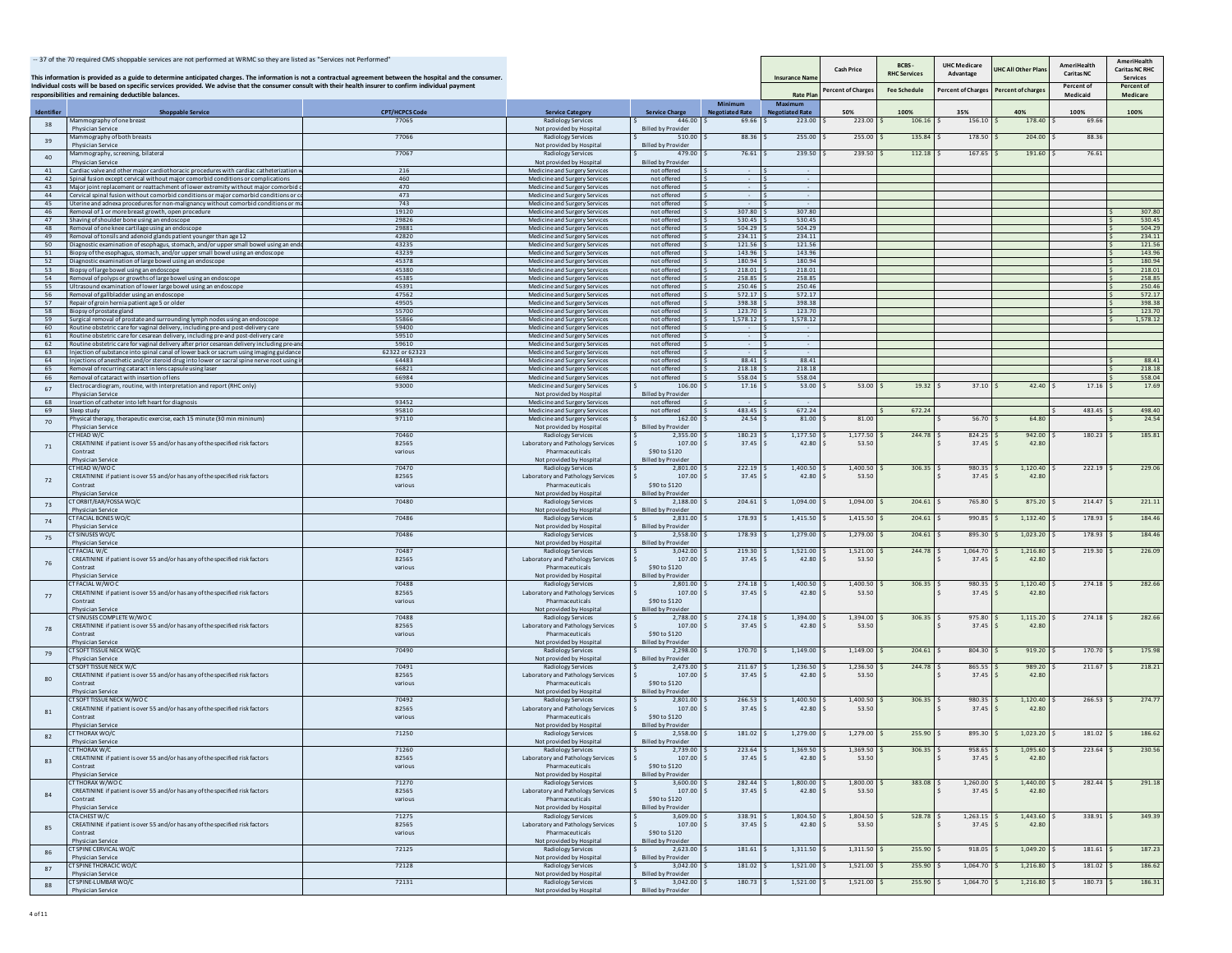|            | -- 37 of the 70 required CMS shoppable services are not performed at WRMC so they are listed as "Services not Performed"<br>This information is provided as a guide to determine anticipated charges. The information is not a contractual agreement between the hospital and the consumer. |                                |                                                                |                                            |                                  | <b>Insurance Nam</b>               | <b>Cash Price</b> | BCBS-<br><b>RHC Services</b> | <b>UHC Medicare</b><br>Advantage | JHC All Other Plar | AmeriHealth<br>Caritas NC | AmeriHealth<br><b>Caritas NC RHC</b><br><b>Services</b> |
|------------|---------------------------------------------------------------------------------------------------------------------------------------------------------------------------------------------------------------------------------------------------------------------------------------------|--------------------------------|----------------------------------------------------------------|--------------------------------------------|----------------------------------|------------------------------------|-------------------|------------------------------|----------------------------------|--------------------|---------------------------|---------------------------------------------------------|
|            | Individual costs will be based on specific services provided. We advise that the consumer consult with their health insurer to confirm individual payment<br>responsibilities and remaining deductible balances.                                                                            |                                |                                                                |                                            |                                  | <b>Rate Plan</b>                   | Percent of Charge | <b>Fee Schedule</b>          | Percent of Charges               | Percent of charge  | Percent of<br>Medicaid    | Percent of<br>Medicare                                  |
|            |                                                                                                                                                                                                                                                                                             |                                |                                                                |                                            | Minimum                          | Maximum                            |                   |                              |                                  |                    |                           |                                                         |
| Identifier | <b>Shoppable Service</b><br>T SPINE-LUMBAR W/C                                                                                                                                                                                                                                              | <b>CPT/HCPCS Code</b><br>72132 | <b>Service Category</b><br><b>Radiology Services</b>           | <b>Service Charge</b><br>2,924.00          | <b>Negotiated Rate</b><br>223.64 | <b>Negotiated Rate</b><br>1,462.00 | 50%<br>1,462.00   | 100%<br>306.35               | 35%<br>1,023.40                  | 40%<br>1,169.60    | 100%<br>223.64            | 100%<br>230.56                                          |
| 89         | CREATININE if patient is over 55 and/or has any of the specified risk factors<br>Contrast                                                                                                                                                                                                   | 82565<br>various               | Laboratory and Pathology Services<br>Pharmaceuticals           | 107.00<br>\$90 to \$120                    | 37.45                            | 42.80                              | 53.50             |                              | 37.45                            | 42.8               |                           |                                                         |
|            | <b>Physician Service</b>                                                                                                                                                                                                                                                                    |                                | Not provided by Hospital                                       | <b>Billed by Provider</b>                  |                                  |                                    |                   |                              |                                  |                    |                           |                                                         |
|            | TA PELVIS W/C<br>CREATININE if patient is over 55 and/or has any of the specified risk factors                                                                                                                                                                                              | 72191<br>82565                 | Radiology Services<br>Laboratory and Pathology Services        | 3,191.00<br>107.00                         | 328.34<br>37.45                  | 1,595.50<br>42.80                  | 1,595.50<br>53.50 | 514.18                       | 1,116.85<br>37.45                | 1,276.40<br>42.8   | 328.34                    | 338.49                                                  |
| 90         | Contrast<br><b>Physician Service</b>                                                                                                                                                                                                                                                        | various                        | Pharmaceuticals<br>Not provided by Hospital                    | \$90 to \$120<br><b>Billed by Provider</b> |                                  |                                    |                   |                              |                                  |                    |                           |                                                         |
| 91         | <b>T PELVIS WO/C</b>                                                                                                                                                                                                                                                                        | 72192                          | <b>Radiology Services</b>                                      | 2,558.00                                   | 172.50                           | 1,279.00                           | 1,279.00          | 255.90                       | 895.30                           | 1,023.20           | 172.50                    | 177.84                                                  |
|            | Physician Service<br>CT PELVIS W/WOC                                                                                                                                                                                                                                                        | 72194                          | Not provided by Hospital<br><b>Radiology Services</b>          | <b>Billed by Provider</b><br>3.600.00      | 282.43                           | 1,800.00                           | 1,800.00          | 367.24                       | 1,260.00                         | 1,440.00           | 282.43                    | 291.17                                                  |
| 92         | CREATININE if patient is over 55 and/or has any of the specified risk factors                                                                                                                                                                                                               | 82565                          | Laboratory and Pathology Services                              | 107.00 \$                                  | 37.45                            | 42.80                              | 53.50             |                              | 37.45                            | 42.80              |                           |                                                         |
|            | Contrast<br><b>Physician Service</b>                                                                                                                                                                                                                                                        | various                        | Pharmaceuticals<br>Not provided by Hospital                    | \$90 to \$120<br><b>Billed by Provide</b>  |                                  |                                    |                   |                              |                                  |                    |                           |                                                         |
| 93         | CT UPPER EXT-RT WO/C<br><b>Physician Service</b>                                                                                                                                                                                                                                            | 73200                          | Radiology Services<br>Not provided by Hospital                 | 2.298.00<br><b>Billed by Provider</b>      | 172.18                           | 1,149.00                           | 1.149.00          | 214.20                       | 804.30                           | 919.20             | 172.18                    | 177.50                                                  |
| 94         | CT UPPER EXT-LT WO/C                                                                                                                                                                                                                                                                        | 73200                          | <b>Radiology Services</b>                                      | 2,298.0                                    | 172.18                           | 1,149.00                           | 1,149.00          | 214.20                       | 804.30                           | 919.2              | 172.18                    | 177.50                                                  |
|            | Physician Service<br>CT LOWER EXT WO LT                                                                                                                                                                                                                                                     | 73700                          | Not provided by Hospital<br><b>Radiology Services</b>          | <b>Billed by Provider</b><br>2,298.0       | 172.46                           | 1,149.00                           | 1,149.00          | 214.20                       | 804.30                           | 919.20             | 172.46                    | 177.80                                                  |
| 95         | Physician Service<br>CT LOWER EXT WO/C RT                                                                                                                                                                                                                                                   | 73700                          | Not provided by Hospital                                       | <b>Billed by Provider</b><br>2,298.00      | 172.46                           | 1,149.00                           | 1,149.00          | 214.20                       | 804.30                           | 919.20             | 172.46                    | 177.80                                                  |
| 96         | <b>Physician Service</b>                                                                                                                                                                                                                                                                    |                                | <b>Radiology Services</b><br>Not provided by Hospital          | <b>Billed by Provider</b>                  |                                  |                                    |                   |                              |                                  |                    |                           |                                                         |
|            | CT LOWER EXT W/C LT<br>CREATININE if patient is over 55 and/or has any of the specified risk factors                                                                                                                                                                                        | 73701<br>82565                 | <b>Radiology Services</b><br>Laboratory and Pathology Services | 2,371.00<br>107.00                         | 214.21<br>37.45                  | 1,185.50<br>42.80                  | 1,185.50<br>53.50 | 255.90                       | 829.85<br>37.45                  | 948.40<br>42.8     | 214.21                    | 220.84                                                  |
| 97         | Contrast<br><b>Physician Service</b>                                                                                                                                                                                                                                                        | various                        | Pharmaceuticals<br>Not provided by Hospital                    | \$90 to \$120<br><b>Billed by Provider</b> |                                  |                                    |                   |                              |                                  |                    |                           |                                                         |
|            | T LOWER EXT W/C RT                                                                                                                                                                                                                                                                          | 73701                          | <b>Radiology Services</b>                                      | 2,371.00                                   | 214.21                           | 1,185.50                           | 1,185.50          | 255.90                       | 829.85                           | 948.40             | 214.21                    | 220.84                                                  |
| 98         | CREATININE if patient is over 55 and/or has any of the specified risk factors<br>Contrast                                                                                                                                                                                                   | 82565<br>various               | Laboratory and Pathology Services<br>Pharmaceuticals           | 107.00<br>\$90 to \$120                    | 37.45                            | 42.80                              | 53.50             |                              | 37.45                            | 42.8               |                           |                                                         |
|            | <b>Physician Service</b>                                                                                                                                                                                                                                                                    |                                | Not provided by Hospital                                       | <b>Billed by Provider</b>                  |                                  |                                    |                   |                              |                                  |                    |                           |                                                         |
| 99         | T LOWER EXT W/WOCLT<br>CREATININE if patient is over 55 and/or has any of the specified risk factors                                                                                                                                                                                        | 73702<br>82565                 | <b>Radiology Services</b><br>Laboratory and Pathology Services | 2,431.00<br>107.00                         | 283.97<br>37.45                  | 1,215.50<br>42.80                  | 1,215.50<br>53.50 | 321.50                       | 850.85<br>37.45                  | 972.40<br>42.80    | 283.97                    | 292.75                                                  |
|            | Contrast<br><b>Physician Service</b>                                                                                                                                                                                                                                                        | various                        | Pharmaceuticals<br>Not provided by Hospital                    | \$90 to \$120<br><b>Billed by Provider</b> |                                  |                                    |                   |                              |                                  |                    |                           |                                                         |
|            | <b>CT LOWER EXT W/WO C RT</b>                                                                                                                                                                                                                                                               | 73702                          | <b>Radiology Services</b>                                      | 2.431.00                                   | 283.97                           | 1,215.50                           | 1,215.50          | 321.50                       | 850.85                           | 972.40             | 283.97                    | 292.75                                                  |
| 100        | CREATININE if patient is over 55 and/or has any of the specified risk factors<br>Contrast                                                                                                                                                                                                   | 82565<br>various               | Laboratory and Pathology Services<br>Pharmaceuticals           | 107.00<br>\$90 to \$120                    | 37.45                            | 42.80                              | 53.50             |                              | 37.45                            | 42.80              |                           |                                                         |
|            | <b>Physician Service</b><br>CT ARD ONLY W/O                                                                                                                                                                                                                                                 |                                | Not provided by Hospital                                       | <b>Billed by Provider</b>                  |                                  |                                    |                   |                              |                                  |                    |                           |                                                         |
| 101        | Physician Service                                                                                                                                                                                                                                                                           | 74150                          | Radiology Services<br>Not provided by Hospital                 | 3,728.00<br><b>Billed by Provider</b>      | 170.54                           | 1,864.00                           | 1,864.00          | 244.78                       | 1,304.80                         | 1,491.20           | 170.54                    | 175.81                                                  |
|            | CT ARD ONLY W/C<br>CREATININE if patient is over 55 and/or has any of the specified risk factors                                                                                                                                                                                            | 74160<br>82565                 | <b>Radiology Services</b><br>Laboratory and Pathology Services | 3,929.00<br>107.00                         | 239.60<br>37.45                  | 1,964.50<br>42.80                  | 1,964.50<br>53.50 | 296.48                       | 1,375.15<br>37.45                | 1,571.60<br>42.80  | 239.60                    | 247.01                                                  |
| 102        | Contrast                                                                                                                                                                                                                                                                                    | various                        | Pharmaceuticals                                                | \$90 to \$120                              |                                  |                                    |                   |                              |                                  |                    |                           |                                                         |
|            | <b>Physician Service</b><br>CT ABD W/WO C                                                                                                                                                                                                                                                   | 74170                          | Not provided by Hospital<br><b>Radiology Services</b>          | <b>Billed by Provider</b><br>4,893.00      | 325.32                           | 2,446.50                           | 2,446.50          | 367.24                       | 1,712.55                         | 1,957.20           | 325.32                    | 335.38                                                  |
| 103        | CREATININE if patient is over 55 and/or has any of the specified risk factors<br>Contrast                                                                                                                                                                                                   | 82565<br>various               | Laboratory and Pathology Services<br>Pharmaceuticals           | 107.00<br>\$90 to \$120                    | 37.45                            | 42.80                              | 53.50             |                              | 37.45                            | 42.8               |                           |                                                         |
|            | Physician Service                                                                                                                                                                                                                                                                           |                                | Not provided by Hospital                                       | <b>Billed by Provide</b>                   |                                  |                                    |                   |                              |                                  |                    |                           |                                                         |
| 104        | TA ABD W/C<br>CREATININE if patient is over 55 and/or has any of the specified risk factors                                                                                                                                                                                                 | 74175<br>82565                 | <b>Radiology Services</b><br>Laboratory and Pathology Services | 3,797.00<br>107.00                         | 348.01<br>37.45                  | 1,898.50<br>42.80                  | 1,898.50<br>53.50 | 514.18                       | 1,328.95<br>37.45                | 1,518.80<br>42.8   | 348.01                    | 358.77                                                  |
|            | Contrast<br><b>Physician Service</b>                                                                                                                                                                                                                                                        | various                        | Pharmaceuticals<br>Not provided by Hospital                    | \$90 to \$120<br><b>Billed by Provider</b> |                                  |                                    |                   |                              |                                  |                    |                           |                                                         |
| 105        | <b>CT ABD PELVIS W/O C</b>                                                                                                                                                                                                                                                                  | 74176                          | <b>Radiology Services</b>                                      | 6,285.00                                   | 110.76                           | 3,142.50                           | 3,142.50          | 151.74                       | 2,199.75                         | 2,514.00           | 110.76                    | 110.76                                                  |
|            | <b>Physician Service</b><br>T ABD PELVIS W/WOC                                                                                                                                                                                                                                              | 74178                          | Not provided by Hospital<br><b>Radiology Services</b>          | <b>Billed by Provider</b><br>8,493.00      | 279.32                           | 4,246.50                           | 4,246.50          | 382.68                       | 2,972.55                         | 3,397.20           | 279.32                    | 279.32                                                  |
| 106        | CREATININE if patient is over 55 and/or has any of the specified risk factors<br>Contrast                                                                                                                                                                                                   | 82565<br>various               | Laboratory and Pathology Services<br>Pharmaceuticals           | 107.00<br>\$90 to \$120                    | 37.45                            | 42.80                              | 53.50             |                              | 37.45                            | 42.80              |                           |                                                         |
|            | Physician Service                                                                                                                                                                                                                                                                           |                                | Not provided by Hospital                                       | <b>Billed by Provider</b>                  |                                  |                                    |                   |                              |                                  |                    |                           |                                                         |
| 107        | CT LMT STUDY/LOC FUN STDY<br>Physician Service                                                                                                                                                                                                                                              | 76380                          | <b>Radiology Services</b><br>Not provided by Hospital          | 1,128.00<br><b>Billed by Provider</b>      | 124.66                           | 564.00                             | 564.00            | 151.37                       | 394.80                           | 451.20             | 124.66                    | 128.51                                                  |
| 108        | CT SPINE CERVICAL LMT                                                                                                                                                                                                                                                                       | 76380                          | Radiology Services                                             | 244.00                                     | 85.40                            | 151.37                             | 122.00            | 151.37                       | 85.40                            | 97.60              | 124.66                    | 128.51                                                  |
| 109        | Physician Service<br><b>CT SINUSES (LMT)</b>                                                                                                                                                                                                                                                | 76380                          | Not provided by Hospital<br><b>Radiology Services</b>          | <b>Billed by Provider</b><br>244.0         | 85.40                            | 151.37                             | 122.00            | 151.37                       | 85.40                            | 97.60              | 124.66                    | 128.51                                                  |
|            | <b>Physician Service</b><br>MAM SCREEN DIGITAL 3D BILATERAL                                                                                                                                                                                                                                 | 77063                          | Not provided by Hospital<br><b>Radiology Services</b>          | <b>Billed by Provider</b><br>614.00        | 21.49                            | 307.00                             | 307.00            | 28.69                        | 214.90                           | 245.60             | 21.49                     | 21.49                                                   |
| 110        | <b>Physician Service</b>                                                                                                                                                                                                                                                                    |                                | Not provided by Hospita                                        | <b>Billed by Provider</b>                  |                                  |                                    |                   |                              |                                  |                    |                           |                                                         |
| 111        | MAM DIAG DIGITAL W/TOMO<br><b>Physician Service</b>                                                                                                                                                                                                                                         | G0279                          | <b>Radiology Services</b><br>Not provided by Hospital          | 135.00<br><b>Billed by Provider</b>        | 20.47                            | 67.50                              | 67.50             | 28.69                        | 47.25                            | 54.00              | 21.49                     | 20.47                                                   |
| 112        | ORBITS FOR FB LOCATION<br><b>Physician Service</b>                                                                                                                                                                                                                                          | 70030                          | <b>Radiology Services</b><br>Not provided by Hospital          | 257.0<br><b>Billed by Provider</b>         | 15.39                            | 128.50                             | 128.50            | 17.65                        | 89.95                            | 102.80             | 15.39                     | 15.87                                                   |
| 113        | <b>SINUSES (LMT), &lt;3 VIEW</b>                                                                                                                                                                                                                                                            | 70210                          | <b>Radiology Services</b>                                      | 257.00                                     | 16.66                            | 128.50                             | 128.50            | 26.97                        | 89.95                            | 102.80             | 16.66                     | 17.18                                                   |
| 114        | <b>Physician Service</b><br>SPINE CERVICAL 1 VIEW                                                                                                                                                                                                                                           | 72020                          | Not provided by Hospita<br>Radiology Services                  | <b>Billed by Provider</b><br>219.0         | 12.58                            | 109.50                             | 109.50            | 17.65                        | 76.65                            | 87.60              | 12.58                     | 12.83                                                   |
|            | <b>Physician Service</b><br><b>SPINE THORACIC 1 VIEW</b>                                                                                                                                                                                                                                    | 72020                          | Not provided by Hospital<br>Radiology Services                 | <b>Billed by Provider</b><br>219.00        | 12.58                            | 109.50                             | 109.50            | 17.65                        | 76.65                            | 87.60              | 12.58                     | 12.83                                                   |
| 115        | <b>Physician Service</b>                                                                                                                                                                                                                                                                    |                                | Not provided by Hospita                                        | <b>Billed by Provider</b>                  |                                  |                                    |                   |                              |                                  |                    |                           |                                                         |
| 116        | Physician Service                                                                                                                                                                                                                                                                           |                                | Not provided by Hospital                                       | <b>Billed by Provider</b>                  |                                  |                                    |                   |                              |                                  |                    |                           |                                                         |
| 117        | SPINE CERV 2-3 VIEWS                                                                                                                                                                                                                                                                        | 72040                          | Radiology Services                                             | 333.00                                     | 20.40                            | 166.50                             | 166.50            | 26.13                        | 116.55                           | 133.20             | 20.40                     | 20.82                                                   |
| 118        | Physician Service<br>SPINE THORACIC 3 VIEWS                                                                                                                                                                                                                                                 | 72072                          | Not provided by Hospital<br>Radiology Services                 | <b>Billed by Provider</b><br>333.00        | 21.80                            | 166.50                             | 166.50            | 32.25                        | 116.55                           | 133.20             | 21.80                     | 22.24                                                   |
|            | Physician Service<br>SPINE THORACIC MIN 4 VIEWS                                                                                                                                                                                                                                             | 72074                          | Not provided by Hospital<br><b>Radiology Services</b>          | <b>Billed by Provider</b><br>333.00        | 27.04                            | 166.50                             | 166.50            | $39.61$ \$                   | 116.55                           | 133.20             | 27.04                     | 27.59                                                   |
| 119        | Physician Service                                                                                                                                                                                                                                                                           |                                | Not provided by Hospital                                       | <b>Billed by Provider</b>                  |                                  |                                    |                   |                              |                                  |                    |                           |                                                         |
| 120        | PELVIS-AP<br><b>Physician Service</b>                                                                                                                                                                                                                                                       | 72170                          | <b>Radiology Services</b><br>Not provided by Hospital          | 244.00<br><b>Billed by Provider</b>        | 13.77                            | 122.00                             | 122.00            | 22.24                        | 85.40                            | 97.60              | 13.77                     | 14.05                                                   |
| 121        | <b>CLAVICLE LT</b><br><b>Physician Service</b>                                                                                                                                                                                                                                              | 73000                          | <b>Radiology Services</b><br>Not provided by Hospital          | 237.00<br><b>Billed by Provider</b>        | 15.24                            | 118.50                             | 118.50            | 22.24                        | 82.95                            | 94.80              | 15.24                     | 15.55                                                   |
| 122        | <b>CLAVICLE RT</b>                                                                                                                                                                                                                                                                          | 73000                          | <b>Radiology Services</b>                                      | 237.00                                     | 15.24                            | 118.50                             | 118.50            | 22.24                        | 82.95                            | 94.80              | 15.24                     | 15.55                                                   |
| 123        | <b>Physician Service</b><br><b>SHOULDER, 1 VIEW LT</b>                                                                                                                                                                                                                                      | 73020                          | Not provided by Hospital<br>Radiology Services                 | <b>Billed by Provider</b><br>231.00        | 12.58                            | 115.50                             | 115.50            | 20.16                        | 80.85                            | 92.40              | 12.58                     | 12.83                                                   |
|            | <b>Physician Service</b><br>SHOULDER, 1 VIEW RT                                                                                                                                                                                                                                             | 73020                          | Not provided by Hospital<br>Radiology Services                 | <b>Billed by Provider</b><br>231.00        | 12.58                            | 115.50                             | 115.50            | 20.16                        | 80.85                            | 92.40              | 12.58                     | 12.83                                                   |
| 124        | Physician Service                                                                                                                                                                                                                                                                           |                                | Not provided by Hospital                                       | <b>Billed by Provider</b>                  |                                  |                                    |                   |                              |                                  |                    |                           |                                                         |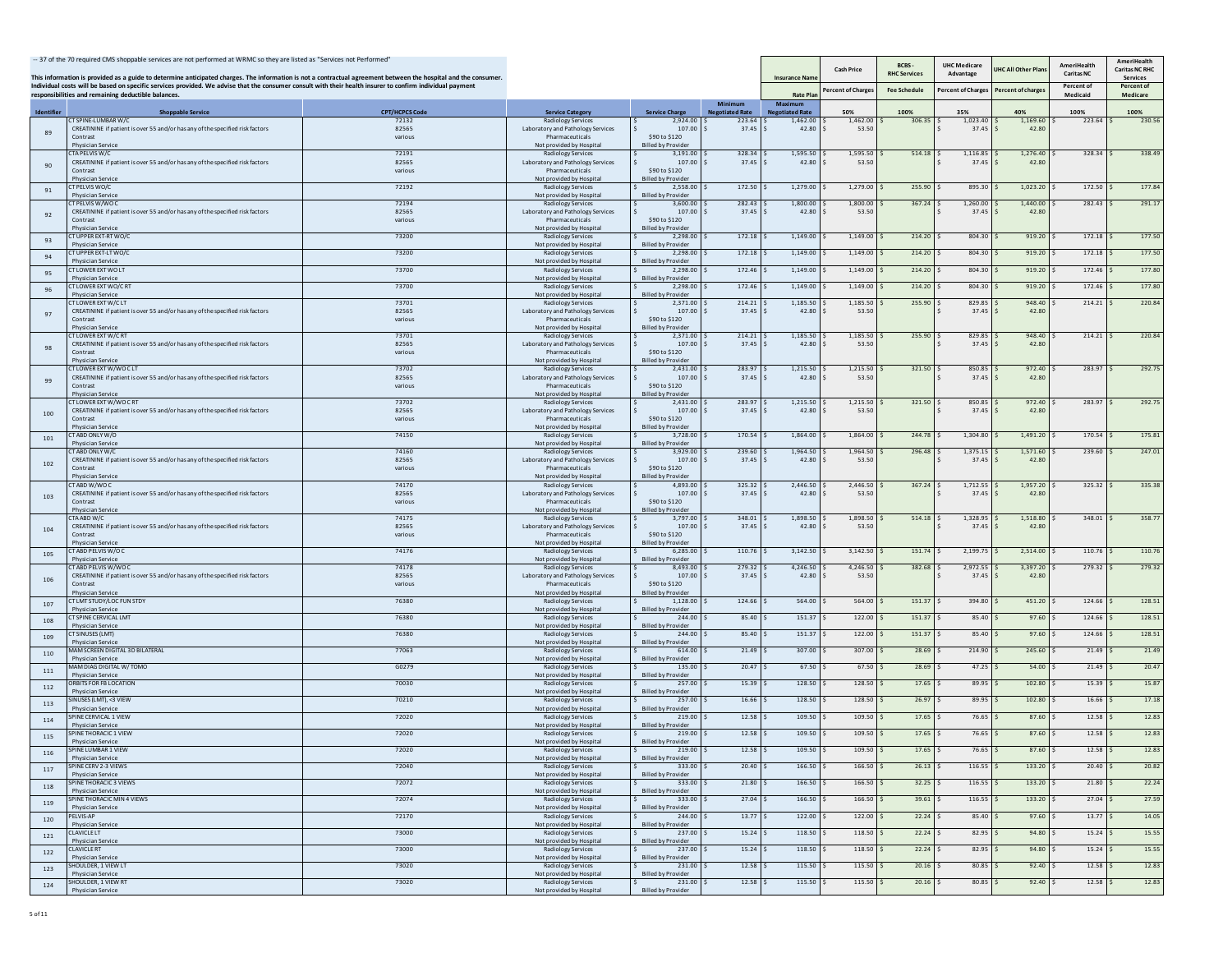|                          | -- 37 of the 70 required CMS shoppable services are not performed at WRMC so they are listed as "Services not Performed"<br>This information is provided as a guide to determine anticipated charges. The information is not a contractual agreement between the hospital and the consumer. |                                |                                                       |                                     |                                 | <b>Insurance Nam</b>             | <b>Cash Price</b> | BCBS-<br><b>RHC Services</b> | <b>UHC Medicare</b><br>Advantage | JHC All Other Pla | AmeriHealth<br><b>Caritas NC</b> | AmeriHealth<br><b>Caritas NC RHC</b><br>Services |
|--------------------------|---------------------------------------------------------------------------------------------------------------------------------------------------------------------------------------------------------------------------------------------------------------------------------------------|--------------------------------|-------------------------------------------------------|-------------------------------------|---------------------------------|----------------------------------|-------------------|------------------------------|----------------------------------|-------------------|----------------------------------|--------------------------------------------------|
|                          | Individual costs will be based on specific services provided. We advise that the consumer consult with their health insurer to confirm individual payment<br>responsibilities and remaining deductible balances.                                                                            |                                |                                                       |                                     |                                 | <b>Rate Pla</b>                  | ercent of Charge: | <b>Fee Schedule</b>          | Percent of Charges               | Percent of charge | Percent of<br>Medicaid           | Percent of<br>Medicare                           |
|                          |                                                                                                                                                                                                                                                                                             |                                |                                                       |                                     | Minimum                         | Maximum                          |                   |                              |                                  |                   |                                  |                                                  |
| <b>Identifier</b><br>125 | <b>Shoppable Service</b><br>ELBOW. 2 VIEWS LT                                                                                                                                                                                                                                               | <b>CPT/HCPCS Code</b><br>73070 | <b>Service Category</b><br><b>Radiology Services</b>  | <b>Service Charge</b><br>237.00 S   | <b>Negotiated Rate</b><br>15.24 | <b>Negotiated Rate</b><br>118.50 | 50%<br>118.50     | 100%<br>22.24                | 35%<br>82.95                     | 40%<br>94.80      | 100%<br>15.24                    | 100%<br>15.55                                    |
|                          | Physician Service<br>ELBOW, 2 VIEWS RT                                                                                                                                                                                                                                                      | 73070                          | Not provided by Hospital<br><b>Radiology Services</b> | <b>Billed by Provider</b><br>237.00 | 15.24                           | 118.50                           | 118.50            | 22.24                        | 82.95                            | 94.80             | 15.24                            | 15.55                                            |
| 126                      | Physician Service                                                                                                                                                                                                                                                                           |                                | Not provided by Hospital                              | <b>Billed by Provider</b>           |                                 |                                  |                   |                              |                                  |                   |                                  |                                                  |
| 127                      | WRIST, 2 VIEWS LT<br><b>Physician Service</b>                                                                                                                                                                                                                                               | 73100                          | <b>Radiology Services</b><br>Not provided by Hospital | 266.00<br><b>Billed by Provider</b> | 15.84                           | 133.00                           | 133.00            | 20.99                        | 93.10                            | 106.40            | 15.84                            | 16.17                                            |
| 128                      | WRIST, 2 VIEWS RT<br><b>Physician Service</b>                                                                                                                                                                                                                                               | 73100                          | <b>Radiology Services</b>                             | 266.00<br><b>Billed by Provider</b> | 15.84                           | 133.00                           | 133.00            | 20.99                        | 93.10                            | 106.40            | 15.84                            | 16.17                                            |
| 129                      | <b>IAND, 2 VIEWS LT</b>                                                                                                                                                                                                                                                                     | 73120                          | Not provided by Hospital<br><b>Radiology Services</b> | 237.00                              | 14.94                           | 118.50                           | 118.50            | 20.99                        | 82.95                            | 94.80             | 14.94                            | 15.25                                            |
|                          | <b>Physician Service</b><br><b>HAND, 2 VIEWS RT</b>                                                                                                                                                                                                                                         | 73120                          | Not provided by Hospital<br>Radiology Services        | <b>Billed by Provider</b><br>237.00 | 14.94                           | 118.50                           | 118.50            | 20.99                        | 82.95                            | 94.80             | 14.94                            | 15.25                                            |
| 130                      | <b>Physician Service</b>                                                                                                                                                                                                                                                                    |                                | Not provided by Hospital                              | <b>Billed by Provider</b>           |                                 |                                  |                   |                              |                                  |                   |                                  |                                                  |
| 131                      | INGER LT 5TH DIGIT MIN 2 VIEW<br><b>Physician Service</b>                                                                                                                                                                                                                                   | 73140                          | Radiology Services<br>Not provided by Hospital        | 237.00<br><b>Billed by Provider</b> | 17.33                           | 118.50                           | 118.50            | 17.65                        | 82.95                            | 94.80             | 17.33                            | 17.68                                            |
| 132                      | INGER LT 4TH DIGIT MIN 2 VIEW<br><b>Physician Service</b>                                                                                                                                                                                                                                   | 73140                          | <b>Radiology Services</b>                             | 237.0                               | 17.33                           | 118.50                           | 118.50            | 17.65                        | 82.95                            | 94.80             | 17.33                            | 17.68                                            |
| 133                      | INGER LT 3RD DIGIT MIN 2 VIEW                                                                                                                                                                                                                                                               | 73140                          | Not provided by Hospital<br>Radiology Services        | <b>Billed by Provider</b><br>237.00 | 17.33                           | 118.50                           | 118.50            | 17.65                        | 82.95                            | 94.80             | 17.33                            | 17.68                                            |
|                          | <b>Physician Service</b><br>FINGER LT 2ND DIGIT MIN 2 VIEW                                                                                                                                                                                                                                  | 73140                          | Not provided by Hospita<br><b>Radiology Services</b>  | <b>Billed by Provider</b><br>237.00 | 17.33                           | 118.50                           | 118.50            | 17.65                        | 82.95                            | 94.80             | 17.33                            | 17.68                                            |
| 134                      | <b>Physician Service</b>                                                                                                                                                                                                                                                                    |                                | Not provided by Hospital                              | <b>Billed by Provider</b>           |                                 |                                  |                   |                              |                                  |                   |                                  |                                                  |
| 135                      | <b>HUMB LT, MIN 2 VIEW</b><br>Physician Service                                                                                                                                                                                                                                             | 73140                          | <b>Radiology Services</b><br>Not provided by Hospital | 237.00<br><b>Billed by Provide</b>  | 17.33                           | 118.50                           | 118.50            | 17.65                        | 82.95                            | 94.80             | 17.33                            | 17.68                                            |
| 136                      | <b>INGER RT 3RD DIGIT MIN 2 VIEW</b>                                                                                                                                                                                                                                                        | 73140                          | <b>Radiology Services</b>                             | 237.00                              | 17.33                           | 118.50                           | 118.50            | 17.65                        | 82.95                            | 94.80             | 17.33                            | 17.68                                            |
| 137                      | Physician Service<br><b>INGER RT 4TH DIGIT MIN 2 VIEW</b>                                                                                                                                                                                                                                   | 73140                          | Not provided by Hospital<br><b>Radiology Services</b> | <b>Billed by Provider</b><br>237.00 | 17.33                           | 118.50                           | 118.50            | 17.65                        | 82.95                            | 94.80             | 17.33                            | 17.68                                            |
|                          | Physician Service<br>INGER RT 5TH DIGIT MIN 2 VIEW                                                                                                                                                                                                                                          | 73140                          | Not provided by Hospital<br><b>Radiology Services</b> | <b>Billed by Provider</b><br>237.00 | 17.33                           | 118.50                           | 118.50            | 17.65                        | 82.95                            | 94.80             | 17.33                            | 17.68                                            |
| 138                      | <b>Physician Service</b>                                                                                                                                                                                                                                                                    |                                | Not provided by Hospital                              | <b>Billed by Provider</b>           |                                 |                                  |                   |                              |                                  |                   |                                  |                                                  |
| 139                      | <b>HUMB RT, MIN 2 VIEW</b><br><b>Physician Service</b>                                                                                                                                                                                                                                      | 73140                          | <b>Radiology Services</b><br>Not provided by Hospital | 237.00<br><b>Billed by Provider</b> | 17.33                           | 118.50                           | 118.50            | 17.65                        | 82.95                            | 94.80             | 17.33                            | 17.68                                            |
| 140                      | INGER RT 2ND DIGIT MIN 2 VIEW                                                                                                                                                                                                                                                               | 73140                          | <b>Radiology Services</b>                             | 237.00                              | 17.33                           | 118.50                           | 118.50            | 17.65                        | 82.95                            | 94.80             | 17.33                            | 17.68                                            |
| 141                      | <b>Physician Service</b><br>ANKLE, 2 VIEWS LT                                                                                                                                                                                                                                               | 73600                          | Not provided by Hospital<br>Radiology Services        | <b>Billed by Provider</b><br>242.00 | 14.94                           | 121.00                           | 121.00            | 20.99                        | 84.70                            | 96.80             | 14.94                            | 15.25                                            |
|                          | Physician Service<br><b>NKLE, 2 VIEWS RT</b>                                                                                                                                                                                                                                                | 73600                          | Not provided by Hospital<br>Radiology Services        | <b>Billed by Provider</b><br>242.00 | 14.94                           | 121.00                           | 121.00            | 20.99                        | 84.70                            | 96.80             | 14.94                            | 15.25                                            |
| 142                      | <b>Physician Service</b>                                                                                                                                                                                                                                                                    |                                | Not provided by Hospital                              | <b>Billed by Provider</b>           |                                 |                                  |                   |                              |                                  |                   |                                  |                                                  |
| 143                      | FOOT, 2 VIEWS LT<br><b>Physician Service</b>                                                                                                                                                                                                                                                | 73620                          | <b>Radiology Services</b><br>Not provided by Hospital | 242.00<br><b>Billed by Provider</b> | 14.35                           | 121.00                           | 121.00            | 20.99                        | 84.70                            | 96.80             | 14.35                            | 14.65                                            |
| 144                      | FOOT. 2 VIEWS RT                                                                                                                                                                                                                                                                            | 73620                          | <b>Radiology Services</b>                             | 242.00                              | 14.35                           | 121.00                           | 121.00            | 20.99                        | 84.70                            | 96.80             | 14.35                            | 14.65                                            |
| 145                      | Physician Service<br>HEEL (CALCANEUS), MIN 2V LT                                                                                                                                                                                                                                            | 73650                          | Not provided by Hospital<br><b>Radiology Services</b> | <b>Billed by Provider</b><br>244.00 | 14.66                           | 122.00                           | 122.00            | 20.16                        | 85.40                            | 97.60             | 14.66                            | 14.95                                            |
|                          | <b>Physician Service</b><br>HEEL (CALCANEUS), MIN 2V RT                                                                                                                                                                                                                                     | 73650                          | Not provided by Hospital                              | <b>Billed by Provider</b><br>244.00 | 14.66                           | 122.00                           | 122.00            | 20.16                        | 85.40                            | 97.60             | 14.66                            | 14.95                                            |
| 146                      | <b>Physician Service</b>                                                                                                                                                                                                                                                                    |                                | <b>Radiology Services</b><br>Not provided by Hospita  | <b>Billed by Provider</b>           |                                 |                                  |                   |                              |                                  |                   |                                  |                                                  |
| 147                      | <b>GREAT TOE LT</b><br>Physician Service                                                                                                                                                                                                                                                    | 73660                          | <b>Radiology Services</b><br>Not provided by Hospital | 237.00<br><b>Billed by Provider</b> | 16.43                           | 118.50                           | 118.50            | 17.65                        | 82.95                            | 94.80             | 16.43                            | 16.77                                            |
| 148                      | TOE LT 2 ND                                                                                                                                                                                                                                                                                 | 73660                          | <b>Radiology Services</b>                             | 237.00                              | 16.43                           | 118.50                           | 118.50            | 17.65                        | 82.95                            | 94.80             | 16.43                            | 16.77                                            |
| 149                      | <b>Physician Service</b><br>TOE LT 3 RD                                                                                                                                                                                                                                                     | 73660                          | Not provided by Hospital<br><b>Radiology Services</b> | <b>Billed by Provider</b><br>237.00 | 16.43                           | 118.50                           | 118.50            | 17.65                        | 82.95                            | 94.80             | 16.43                            | 16.77                                            |
|                          | <b>Physician Service</b><br>TOE LT 4TH                                                                                                                                                                                                                                                      | 73660                          | Not provided by Hospital<br><b>Radiology Services</b> | <b>Billed by Provider</b><br>237.00 | 16.43                           | 118.50                           | 118.50            | 17.65                        | 82.95                            | 94.80             | 16.43                            | 16.77                                            |
| 150                      | <b>Physician Service</b>                                                                                                                                                                                                                                                                    |                                | Not provided by Hospital                              | <b>Billed by Provider</b>           |                                 |                                  |                   |                              |                                  |                   |                                  |                                                  |
| 151                      | <b>OELT5TH</b><br>Physician Service                                                                                                                                                                                                                                                         | 73660                          | <b>Radiology Services</b><br>Not provided by Hospital | 237.00<br><b>Billed by Provide</b>  | 16.43                           | 118.50                           | 118.50            | 17.65                        | 82.95                            | 94.80             | 16.43                            | 16.77                                            |
| 152                      | <b>GREAT TOE RT</b>                                                                                                                                                                                                                                                                         | 73660                          | Radiology Services                                    | 237.00                              | 16.43                           | 118.50                           | 118.50            | 17.65                        | 82.95                            | 94.80             | 16.43                            | 16.77                                            |
| 153                      | Physician Service<br>OE RT 2ND                                                                                                                                                                                                                                                              | 73660                          | Not provided by Hospital<br><b>Radiology Services</b> | <b>Billed by Provider</b><br>237.00 | 16.43                           | 118.50                           | 118.50            | 17.65                        | 82.95                            | 94.80             | 16.43                            | 16.77                                            |
|                          | <b>Physician Service</b><br>TOE RT 3RD                                                                                                                                                                                                                                                      | 73660                          | Not provided by Hospital<br>Radiology Services        | <b>Billed by Provider</b><br>237.00 | 16.43                           | 118.50                           | 118.50            | 17.65                        | 82.95                            | 94.80             | 16.43                            | 16.77                                            |
| 154                      | Physician Service                                                                                                                                                                                                                                                                           |                                | Not provided by Hospital                              | <b>Billed by Provider</b>           |                                 |                                  |                   |                              |                                  |                   |                                  |                                                  |
| 155                      | TOE RT 4TH<br>Physician Service                                                                                                                                                                                                                                                             | 73660                          | Radiology Services<br>Not provided by Hospital        | 237.00<br><b>Billed by Provider</b> | 16.43                           | 118.50                           | 118.50            | 17.65                        | 82.95                            | 94.80             | 16.43                            | 16.77                                            |
| 156                      | TOE RT 5 TH                                                                                                                                                                                                                                                                                 | 73660                          | <b>Radiology Services</b>                             | 237.00                              | 16.43                           | 118.50                           | 118.50            | 17.65                        | 82.95                            | 94.80             | 16.43                            | 16.77                                            |
| 157                      | Physician Service<br><b>B SERIES</b>                                                                                                                                                                                                                                                        | 74290                          | Not provided by Hospital<br><b>Radiology Services</b> | <b>Billed by Provider</b><br>355.00 | 32.25                           | 177.50                           | 177.50            | 32.25                        | 124.25                           | 142.00            | 38.31                            | 39.50                                            |
|                          | Physician Service<br>HOLANGIOGRAM-OR ADD                                                                                                                                                                                                                                                    |                                | Not provided by Hospital<br><b>Radiology Services</b> | <b>Billed by Provider</b>           |                                 |                                  |                   |                              |                                  |                   |                                  |                                                  |
| 158                      | Physician Service                                                                                                                                                                                                                                                                           | 74301                          | Not provided by Hospital                              | 333.00<br><b>Billed by Provider</b> | 116.55                          | 166.50                           | 166.50            |                              | 116.55                           | 133.20            |                                  |                                                  |
| 159                      | B (CHILD) NOSE TO RECTUM<br>Physician Service                                                                                                                                                                                                                                               | 76010                          | <b>Radiology Services</b><br>Not provided by Hospital | 273.00<br><b>Billed by Provider</b> | 14.78                           | 136.50                           | 136.50            | 22.24                        | 95.55                            | 109.20            | 14.78                            | 15.25                                            |
| 160                      | BONE AGE                                                                                                                                                                                                                                                                                    | 77072                          | <b>Radiology Services</b>                             | 242.00                              | 11.31                           | 121.00                           | 121.00            | 14.83                        | 84.70                            | 96.80             |                                  | 11.31                                            |
| 161                      | <b>Physician Service</b><br>DEXA BONE DENSITY APPENDICULAR                                                                                                                                                                                                                                  | 77081                          | Not provided by Hospital<br><b>Radiology Services</b> | <b>Billed by Provider</b><br>183.00 | 15.40                           | 91.50                            | 91.50             | 31.62                        | 64.05                            | 73.20             | 15.40                            | 15.88                                            |
|                          | <b>Physician Service</b>                                                                                                                                                                                                                                                                    |                                | Not provided by Hospital                              | <b>Billed by Provider</b>           |                                 |                                  |                   |                              |                                  |                   |                                  |                                                  |
| 162                      | EKG Tracing Only (in Hospital)<br><b>EKG Interpretation PF</b>                                                                                                                                                                                                                              | 93005<br>93010                 | <b>Radiology Services</b>                             | 377.00<br>75.00                     | 9.51<br>7.65                    | 188.50<br>37.50                  | 188.50<br>37.50   | 19.32                        | 131.95<br>26.25                  | 150.80<br>30.00   | 9.51<br>7.65                     | 9.81<br>7.90                                     |
| 163                      | ALPHA-FETOPROTEIN TUMOR<br>Venipuncture                                                                                                                                                                                                                                                     | 82105<br>36415                 |                                                       | 158.0<br>$24.00$ \$                 | 21.95<br>2.86                   | 12.00                            | 79.0<br>12.00     |                              | 55.30<br>8.40                    | 9.60              | 21.95<br>2.86                    | 22.40<br>2.92                                    |
| 164                      | METHYLMALONIC ACID, SERUM                                                                                                                                                                                                                                                                   | 82131                          | Laboratory and Pathology Services                     | 267.00                              | 22.07                           | 133.50                           | 133.50            |                              | 93.45                            | 106.80            | 22.07                            | 22.52                                            |
|                          | Venipuncture<br><b>AMINOLEVULINIC</b>                                                                                                                                                                                                                                                       | 36415<br>82135                 | Laboratory and Pathology Services                     | $24.00$ \$<br>276.00 S              | 2.86<br>21.54                   | 12.00<br>138.00                  | 12.00<br>138.00   |                              | 8.40<br>96.60                    | 9.60<br>110.40    | 2.86<br>21.54                    | 2.92<br>21.98                                    |
| 165                      | Venipuncture                                                                                                                                                                                                                                                                                | 36415                          |                                                       | $24.00$ \$                          | 2.86                            | 12.00                            | 12.00             |                              | 8.40                             | 9.60              | 2.86                             | 2.92                                             |
| 166                      | AMMONIA<br>Venipuncture                                                                                                                                                                                                                                                                     | 82140<br>36415                 | Laboratory and Pathology Services                     | 137.00 S<br>24.00                   | 19.07<br>2.86                   | 68.50<br>12.00                   | 68.50<br>12.00    |                              | 47.95<br>8.40                    | 54.80<br>9.60     | 19.07<br>2.86                    | 19.46<br>2.92                                    |
| 167                      | AMYLASE, SERUM<br>Venipuncture                                                                                                                                                                                                                                                              | 82150<br>36415                 | Laboratory and Pathology Services                     | 137.00 S<br>$24.00$ $\pm$           | 8.48<br>2.86                    | 68.50<br>12.00                   | 68.50<br>12.00    |                              | 47.95<br>8.40                    | 54.80<br>9.60     | 8.48<br>2.86                     | 8.65<br>2.92                                     |
| 168                      | ANDROSTENEDIONE                                                                                                                                                                                                                                                                             | 82157                          | Laboratory and Pathology Services                     | 215.00 \$                           | 38.30                           | 107.50                           | 107.50            |                              | 75.25                            | 86.00             | 38.30                            | 39.08                                            |
|                          | Venipuncture<br>ANGIOTENSIN I CONVERT ENZYME                                                                                                                                                                                                                                                | 36415<br>82164                 | Laboratory and Pathology Services                     | 24.00<br>131.00 \$                  | 2.86<br>19.09                   | 12.00<br>65.50                   | 12.00<br>65.50    |                              | 8.40<br>45.85                    | 9.60<br>52.40     | 2.86<br>19.09                    | 2.92<br>19.48                                    |
| 169                      | Venipuncture                                                                                                                                                                                                                                                                                | 36415                          |                                                       | $24.00$ \$                          | 2.86                            | 12.00                            | 12.00             |                              | 8.40                             | 9.60              | 2.86                             | 2.92                                             |
| 170                      | APOLIPOPROTEIN<br>Venipuncture                                                                                                                                                                                                                                                              | 82172<br>36415                 | Laboratory and Pathology Services                     | $104.00$ \$<br>24.00                | 20.28<br>2.86                   | 52.00<br>12.00                   | 52.00<br>12.00    |                              | 36.40<br>8.40                    | 41.60<br>9.60     | 20.28<br>2.86                    | 20.69<br>2.92                                    |
| 171                      | ARSENIC (URINE)<br>Venipuncture                                                                                                                                                                                                                                                             | 82175<br>36415                 | Laboratory and Pathology Services                     | 142.00 \$<br>$24.00$ \$             | 24.82<br>$2.86$ \$              | 71.00<br>12.00                   | 71.00<br>12.00    |                              | 49.70<br>8.40                    | 56.80<br>9.60S    | 24.82<br>2.86                    | 25.33<br>2.92                                    |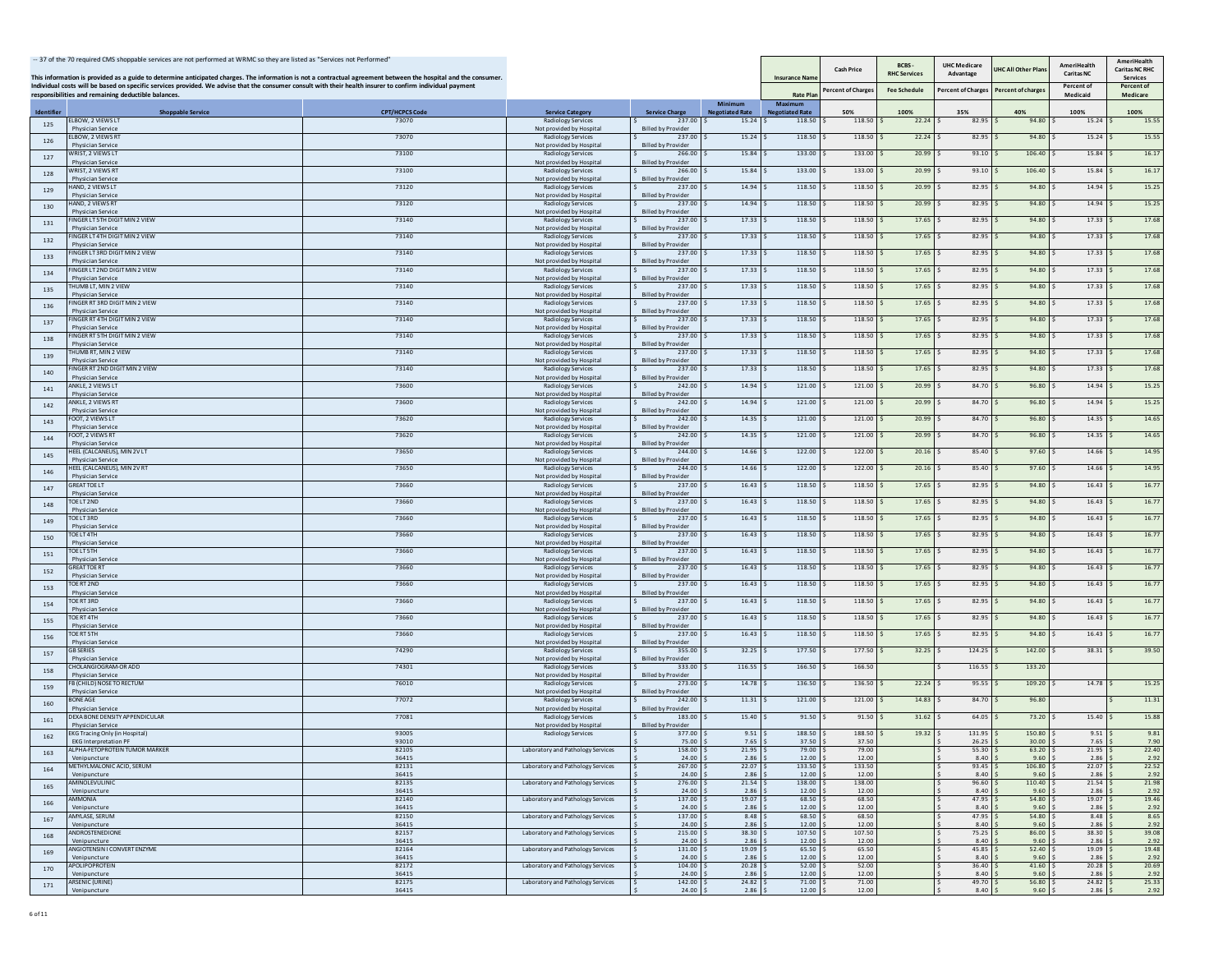|                   | -- 37 of the 70 required CMS shoppable services are not performed at WRMC so they are listed as "Services not Performed"<br>This information is provided as a guide to determine anticipated charges. The information is not a contractual agreement between the hospital and the consumer. |                       |                                                                        |                         |                                          | <b>Insurance Nam</b>              | <b>Cash Price</b>  | BCBS-<br><b>RHC Services</b> | <b>UHC Medicare</b><br>Advantage | JHC All Other Pla  | AmeriHealth<br><b>Caritas NC</b> | AmeriHealth<br><b>Caritas NC RHC</b><br>Services |
|-------------------|---------------------------------------------------------------------------------------------------------------------------------------------------------------------------------------------------------------------------------------------------------------------------------------------|-----------------------|------------------------------------------------------------------------|-------------------------|------------------------------------------|-----------------------------------|--------------------|------------------------------|----------------------------------|--------------------|----------------------------------|--------------------------------------------------|
|                   | Individual costs will be based on specific services provided. We advise that the consumer consult with their health insurer to confirm individual payment<br>responsibilities and remaining deductible balances.                                                                            |                       |                                                                        |                         |                                          | <b>Rate Pla</b>                   | Percent of Charges | <b>Fee Schedule</b>          | <b>Percent of Charges</b>        | Percent of charge: | Percent of<br>Medicaid           | Percent of<br>Medicare                           |
| <b>Identifier</b> | <b>Shoppable Service</b>                                                                                                                                                                                                                                                                    | <b>CPT/HCPCS Code</b> | <b>Service Category</b>                                                | <b>Service Charge</b>   | <b>Minimum</b><br><b>Negotiated Rate</b> | Maximum<br><b>Negotiated Rate</b> | 50%                | 100%                         | 35%                              | 40%                | 100%                             | 100%                                             |
| 172               | <b>ITAMIN C</b><br>Venipuncture                                                                                                                                                                                                                                                             | 82180<br>36415        | Laboratory and Pathology Services                                      | 100.00<br>24.00         | 12.94<br>2.86                            | 50.00<br>12.00                    | 50.00<br>12.00     |                              | 35.00<br>8.40                    | 40.00<br>9.60      | 12.94<br>2.86                    | 13.20<br>2.92                                    |
| 173               | BETA 2 MICROGLOBULIN SERUM<br>/enipuncture                                                                                                                                                                                                                                                  | 82232<br>36415        | Laboratory and Pathology Services                                      | 142.00<br>24.00         | 21.18<br>2.86                            | 71.00<br>12.00                    | 71.00<br>12.00     |                              | 49.70<br>8.40                    | 56.80<br>9.60      | 21.18<br>2.86                    | 21.61<br>2.92                                    |
| 174               | <b>BILI TOTAL</b>                                                                                                                                                                                                                                                                           | 82247                 | Laboratory and Pathology Services                                      | 107.00                  | 6.57                                     | 53.50                             | 53.50              |                              | 37.45                            | 42.80              | 6.57                             | 6.71                                             |
| 175               | /enipuncture<br><b>BILI DIRECT</b>                                                                                                                                                                                                                                                          | 36415<br>82248        | Laboratory and Pathology Services                                      | 24.00<br>107.00         | 2.86<br>6.57                             | 12.00<br>53.50                    | 12.00<br>53.50     |                              | 8.40<br>37.45                    | 9.60<br>42.80      | 2.86<br>6.57                     | 2.92<br>6.71                                     |
|                   | Venipuncture<br>CCULT 1-3                                                                                                                                                                                                                                                                   | 36415<br>82270        | Laboratory and Pathology Services                                      | 24.00<br>199.00         | 2.86<br>4.25                             | 12.00<br>99.50                    | 12.00<br>99.50     |                              | 8.40<br>69.65                    | 9.60<br>79.60      | 2.86<br>4.25                     | 2.92<br>4.34                                     |
| 176               | Venipuncture                                                                                                                                                                                                                                                                                | 36415                 |                                                                        | 24.00                   | 2.86                                     | 12.00                             | 12.00              |                              | 8.40                             | 9.60               | 2.86                             | 2.92                                             |
| 177<br>178        | <b>CADMIUM URINE</b><br>ADMIUM (BLOOD)                                                                                                                                                                                                                                                      | 82300<br>82300        | Laboratory and Pathology Services<br>Laboratory and Pathology Services | 181.00<br>181.00 \$     | 30.27<br>30.27                           | 90.50<br>90.50                    | 90.50<br>90.50     |                              | 63.35<br>63.35                   | 72.40<br>72.40     | 30.27<br>30.27                   | 30.89<br>30.89                                   |
|                   | Venipuncture<br>ITAMIN D: 25 HYDROXY W/FRACTION(S)                                                                                                                                                                                                                                          | 36415<br>82306        | Laboratory and Pathology Services                                      | 24.00<br>310.00         | 2.86<br>38.73                            | 12.00<br>155.00                   | 12.00<br>155.00    |                              | 8.40<br>108.50                   | 9.60<br>124.00     | 2.86<br>38.73                    | 2.92<br>39.52                                    |
| 179               | Venipuncture                                                                                                                                                                                                                                                                                | 36415                 |                                                                        | 24.00                   | 2.86                                     | 12.00                             | 12.00              |                              | 8.40                             | 9.60               | 2.86                             | 2.92                                             |
| 180               | CALCITONIN<br>Venipuncture                                                                                                                                                                                                                                                                  | 82308<br>36415        | Laboratory and Pathology Services                                      | 222.00<br>24.00         | 35.03<br>2.86                            | 111.00<br>12.00                   | 111.00<br>12.00    |                              | 77.70<br>8.40                    | 88.80<br>9.60      | 35.03<br>2.86                    | 35.74<br>2.92                                    |
| 181               | CALCIUM<br>Venipuncture                                                                                                                                                                                                                                                                     | 82310<br>36415        | Laboratory and Pathology Services                                      | 107.00<br>24.00         | 6.74<br>2.86                             | 53.50<br>12.00                    | 53.50<br>12.00     |                              | 37.45<br>8.40                    | 42.80<br>9.60      | 6.74<br>2.86                     | 6.88<br>2.92                                     |
| 182               | CALCIUM IONIZED ASSAY OF                                                                                                                                                                                                                                                                    | 82330                 | Laboratory and Pathology Services                                      | 111.00                  | 17.87                                    | 55.50                             | 55.50<br>12.00     |                              | 38.85<br>8.40                    | 44.40<br>9.60      | 17.87                            | 18.24                                            |
| 183               | Venipuncture<br><b>CALCIUM URINE</b>                                                                                                                                                                                                                                                        | 36415<br>82340        | Laboratory and Pathology Services                                      | 24.00<br>86.00          | 2.86<br>6.81                             | 12.00<br>43.00                    | 43.00              |                              | 30.10                            | 34.40              | 2.86<br>6.81                     | 2.92<br>6.95                                     |
| 184               | ALCULUS ANALYSIS SPECTROSCOPY<br>Venipuncture                                                                                                                                                                                                                                               | 82365<br>36415        | Laboratory and Pathology Services                                      | 103.00<br>$24.00$ :     | 16.86<br>2.86                            | 51.50<br>12.00                    | 51.50<br>12.00     |                              | 36.05<br>8.40                    | 41.20<br>9.60      | 16.86<br>2.86                    | 17.21<br>2.92                                    |
| 185               | <b>ARBON DIOXIDE</b><br>Venipuncture                                                                                                                                                                                                                                                        | 82374<br>36415        | Laboratory and Pathology Services                                      | 107.00<br>24.00         | 6.41<br>2.86                             | 53.50<br>12.00                    | 53.50<br>12.00     |                              | 37.45<br>8.40                    | 42.80<br>9.60      | 6.41<br>2.86                     | 6.53<br>2.92                                     |
| 186               | CARBOXYHEMOGLOBIN QUANT                                                                                                                                                                                                                                                                     | 82375                 | Laboratory and Pathology Services                                      | 105.00                  | 14.48                                    | 52.50                             | 52.50              |                              | 36.75                            | 42.00              | 14.48                            | 14.77                                            |
|                   | /enipuncture<br>CARCINOEMBRYONIC ANTIGEN CEA                                                                                                                                                                                                                                                | 36415<br>82378        | Laboratory and Pathology Services                                      | 24.00<br>184.00         | 2.86<br>24.82                            | 12.00<br>92.00                    | 12.00<br>92.00     |                              | 8.40<br>64.40                    | 9.60<br>73.60      | 2.86<br>24.82                    | 2.92<br>25.33                                    |
| 187               | Venipuncture<br>ATECHOLAMINES, URINE, 24hr                                                                                                                                                                                                                                                  | 36415<br>82382        | Laboratory and Pathology Services                                      | 24.00<br>202.00         | 2.86<br>22.49                            | 12.00<br>101.00                   | 12.00<br>101.00    |                              | 8.40<br>70.70                    | 9.60<br>80.80      | 2.86<br>22.49                    | 2.92<br>22.95                                    |
| 188               | Jrine Volume Measurement                                                                                                                                                                                                                                                                    | 81050                 |                                                                        | 62.00                   | 3.92                                     | 31.00                             | 31.00              |                              | 21.70                            | 24.80              | 3.92                             | 4.00                                             |
| 189               | ERULOPLASMIN<br>Venipuncture                                                                                                                                                                                                                                                                | 82390<br>36415        | Laboratory and Pathology Services                                      | 113.00<br>24.00         | 14.06<br>2.86                            | 56.50<br>12.00                    | 56.50<br>12.00     |                              | 39.55<br>8.40                    | 45.20<br>9.60      | 14.06<br>2.86                    | 14.34<br>2.92                                    |
| 190               | HEMILUMINESCENT ASSAY<br>Venipuncture                                                                                                                                                                                                                                                       | 82397<br>36415        | Laboratory and Pathology Services                                      | 135.00<br>24.00         | 18.14<br>2.86                            | 67.50<br>12.00                    | 67.50<br>12.00     |                              | 47.25<br>8.40                    | 54.00<br>9.60      | 18.14<br>2.86                    | 18.51<br>2.92                                    |
| 191               | <b>CHLORIDE SERUM</b>                                                                                                                                                                                                                                                                       | 82435                 | Laboratory and Pathology Services                                      | 107.00                  | 6.01                                     | 53.50                             | 53.50              |                              | 37.45                            | 42.80              | 6.01                             | 6.13                                             |
| 192               | Venipuncture<br><b>CHLORIDE URINE</b>                                                                                                                                                                                                                                                       | 36415<br>82436        | Laboratory and Pathology Services                                      | 24.00<br>41.00          | 2.86<br>6.57                             | 12.00<br>20.50                    | 12.00<br>20.50     |                              | 8.40<br>14.35                    | 9.60<br>16.40      | 2.86<br>6.57                     | 2.92<br>6.71                                     |
| 193               | HOLESTEROL<br>Venipuncture                                                                                                                                                                                                                                                                  | 82465<br>36415        | Laboratory and Pathology Services                                      | 107.00<br>24.00         | 5.69<br>2.86                             | 53.50<br>12.00                    | 53.50<br>12.00     |                              | 37.45<br>8.40                    | 42.80<br>9.60      | 5.69<br>2.86                     | 5.81<br>2.92                                     |
| 194               | HOLINESTERASE SERUM OR PLASMA                                                                                                                                                                                                                                                               | 82480                 | Laboratory and Pathology Services                                      | 101.00                  | 7.52                                     | 50.50                             | 50.50              |                              | 35.35                            | 40.40              | 7.52                             | 7.68                                             |
|                   | Venipuncture<br><b>HROMIUM</b>                                                                                                                                                                                                                                                              | 36415<br>82495        | Laboratory and Pathology Services                                      | 24.00<br>152.00         | 2.86<br>26.53                            | 12.00<br>76.00                    | 12.00<br>76.00     |                              | 8.40<br>53.20                    | 9.60<br>60.80      | 2.86<br>26.53                    | 2.92<br>27.08                                    |
| 195               | Venipuncture<br><b>ITRIC 24HR URINE</b>                                                                                                                                                                                                                                                     | 36415<br>82507        | Laboratory and Pathology Services                                      | 24.00<br>234.00         | 2.86<br>36.37                            | 12.00<br>117.00                   | 12.00<br>117.00    |                              | 8.40<br>81.90                    | 9.60<br>93.60      | 2.86<br>36.37                    | 2.92<br>37.12                                    |
| 196               | Urine Volume Measurement                                                                                                                                                                                                                                                                    | 81050                 |                                                                        | 62.00                   | 3.92                                     | 31.00                             | 31.00              |                              | 21.70                            | 24.80              | 3.92                             | 4.00                                             |
| 197               | OPPER.<br>/enipunctur                                                                                                                                                                                                                                                                       | 82525<br>36415        | Laboratory and Pathology Services                                      | 108.00<br>24.00         | 16.23<br>2.86                            | 54.00<br>12.00                    | 54.00<br>12.00     |                              | 37.80<br>8.40                    | 43.20<br>9.60      | 16.23<br>2.86                    | 16.57<br>2.92                                    |
| 198               | <b>COPPER ASSAY</b><br>Venipuncture                                                                                                                                                                                                                                                         | 82525<br>36415        | Laboratory and Pathology Services                                      | $55.00$ S<br>24.00      | 16.23<br>2.86                            | 27.50<br>12.00                    | 27.50<br>12.00     |                              | 19.25<br>8.40                    | 22.00<br>9.60      | 16.23<br>2.86                    | 16.57<br>2.92                                    |
| 199               | CORTISOL, URINARY FREE                                                                                                                                                                                                                                                                      | 82530                 | Laboratory and Pathology Services                                      | 195.00                  | 21.87                                    | 97.50                             | 97.50              |                              | 68.25                            | 78.00              | 21.87                            | 22.31                                            |
| 200               | <b>DRTISOL, SERUN</b><br>/enipuncture                                                                                                                                                                                                                                                       | 82533<br>36415        | Laboratory and Pathology Services                                      | 212.00<br>24.00         | 21.34<br>2.86                            | 106.00<br>12.00                   | 106.0<br>12.00     |                              | 74.20<br>8.40                    | 84.80<br>9.60      | 21.34<br>2.86                    | 21.77<br>2.92                                    |
| 201               | HIOPURINE METHYLTRANSFERASE<br>Venipuncture                                                                                                                                                                                                                                                 | 82542<br>36415        | Laboratory and Pathology Services                                      | 458.00<br>24.00         | 23.38<br>2.86                            | 229.00<br>12.00                   | 229.00<br>12.00    |                              | 160.30<br>8.40                   | 183.20<br>9.60     | 23.38<br>2.86                    | 24.11<br>2.92                                    |
| 202               | <b>EPPRA LEVEL</b>                                                                                                                                                                                                                                                                          | 82542                 | Laboratory and Pathology Services                                      | 185.00<br>24.00         | 23.38<br>2.86                            | 92.50                             | 92.50              |                              | 64.75                            | 74.00<br>9.60      | 23.38                            | 24.11                                            |
| 203               | Venipuncture<br>MYCOPHENOLIC ACID AND METABOLITE                                                                                                                                                                                                                                            | 36415<br>82542        | Laboratory and Pathology Services                                      | $176.00$ S              | 23.38                                    | 12.00<br>88.00                    | 12.00<br>88.00     |                              | 8.40<br>61.60                    | 70.40              | 2.86<br>23.38                    | 2.92<br>24.11                                    |
|                   | Venipuncture<br>COLUMN CHROMOTOGRAPHY QUANT                                                                                                                                                                                                                                                 | 36415<br>82542        | Laboratory and Pathology Services                                      | $24.00$ :<br>172.00     | 2.86<br>23.38                            | 12.00<br>86.00                    | 12.00<br>86.00     |                              | 8.40<br>60.20                    | 9.60<br>68.80      | 2.86<br>23.38                    | 2.92<br>24.11                                    |
| 204               | Venipuncture<br>CK/CPK TOTAL                                                                                                                                                                                                                                                                | 36415<br>82550        |                                                                        | 24.00<br>107.00 S       | 2.86<br>8.52                             | 12.00<br>53.50                    | 12.00<br>53.50     |                              | 8.40<br>37.45                    | 9.60<br>42.80      | 2.86<br>8.52                     | 2.92<br>8.69                                     |
| 205               | Venipuncture                                                                                                                                                                                                                                                                                | 36415                 | Laboratory and Pathology Services                                      | 24.00                   | 2.86                                     | 12.00                             | 12.00              |                              | 8.40                             | 9.60               | 2.86                             | 2.92                                             |
| 206               | <b>KMB</b><br>Venipuncture                                                                                                                                                                                                                                                                  | 82553<br>36415        | Laboratory and Pathology Services                                      | 182.00 \$<br>24.00      | $15.11$ :<br>2.86                        | 91.00<br>12.00                    | 91.00<br>12.00     |                              | 63.70<br>8.40                    | 72.80<br>9.60      | 15.11<br>2.86                    | 15.41<br>2.92                                    |
| 207               | <b>REATININE</b><br>Venipuncture                                                                                                                                                                                                                                                            | 82565<br>36415        | Laboratory and Pathology Services                                      | 107.00 \$<br>24.00      | $6.71$ :<br>2.86                         | 53.50<br>12.00                    | 53.50<br>12.00     |                              | 37.45<br>8.40                    | 42.80<br>9.60      | 6.71<br>2.86                     | 6.85<br>2.92                                     |
| 208               | CREATININE URINE RANDOM                                                                                                                                                                                                                                                                     | 82570                 | Laboratory and Pathology Services                                      | 61.00                   | 6.77                                     | 30.50                             | 30.50              |                              | 21.35                            | 24.40              | 6.77                             | 6.91                                             |
| 209               | <b>REATININE URINE 24 HOUR</b><br>Urine Volume Measuremen                                                                                                                                                                                                                                   | 82570<br>81050        | Laboratory and Pathology Services                                      | 58.00<br>62.00          | 6.77<br>3.92                             | 29.00<br>31.00                    | 29.00<br>31.00     |                              | 20.30<br>21.70                   | 23.20<br>24.80     | 6.77<br>3.92                     | 6.91<br>4.00                                     |
| 210               | <b>REATININE CLEARANCE</b><br>Venipuncture                                                                                                                                                                                                                                                  | 82575<br>36415        | Laboratory and Pathology Services                                      | $95.00$ S<br>$24.00$ \$ | 12.36<br>2.86                            | 47.50<br>12.00                    | 47.50<br>12.00     |                              | 33.25<br>8.40                    | 38.00<br>9.60      | 12.36<br>2.86                    | 12.61<br>2.92                                    |
| 211               | TAMIN B12                                                                                                                                                                                                                                                                                   | 82607                 | Laboratory and Pathology Services                                      | 184.00 S                | 19.72                                    | 92.00                             | 92.00              |                              | 64.40                            | 73.60              | 19.72                            | 20.12                                            |
| 212               | /enipuncture<br><b>B-12 BINDING CAPACITY UNSAT</b>                                                                                                                                                                                                                                          | 36415<br>82608        | Laboratory and Pathology Services                                      | 24.00<br>355.00 \$      | 2.86<br>18.74                            | 12.00<br>177.50                   | 12.00<br>177.50    |                              | 8.40<br>124.25                   | 9.60<br>142.00     | 2.86<br>18.74                    | 2.92<br>19.12                                    |
|                   | nipuncture<br>DHEA                                                                                                                                                                                                                                                                          | 36415<br>82626        | Laboratory and Pathology Services                                      | 24.00<br>229.00         | 2.8<br>33.06                             | 12.00<br>114.50                   | 12.00<br>114.50    |                              | 8.40<br>80.15                    | 9.6<br>91.60       | 2.86<br>33.06                    | 2.92<br>33.74                                    |
| 213               | Venipuncture                                                                                                                                                                                                                                                                                | 36415                 |                                                                        | 24.00                   | 2.86                                     | 12.00                             | 12.00              |                              | 8.40                             | 9.60               | 2.86                             | 2.92                                             |
| 214               | HEA-S<br>Venipuncture                                                                                                                                                                                                                                                                       | 82627<br>36415        | Laboratory and Pathology Services                                      | 146.00<br>24.00         | 29.09<br>2.86                            | 73.00<br>12.00                    | 73.00<br>12.00     |                              | 51.10<br>8.40                    | 58.40<br>9.60      | 29.09<br>2.86                    | 29.68<br>2.92                                    |
| 215               | SERUM FREE LIGHT CHAINS<br>Venipuncture                                                                                                                                                                                                                                                     | 82664<br>36415        | Laboratory and Pathology Services                                      | 356.00 \$<br>24.00      | 44.95<br>2.86                            | 178.00<br>12.00                   | 178.00<br>12.00    |                              | 124.60<br>8.40                   | 142.40<br>9.60     | 44.95<br>2.86                    | 45.86<br>2.92                                    |
| 216               | ESTRADIOL<br>Venipuncture                                                                                                                                                                                                                                                                   | 82670<br>36415        | Laboratory and Pathology Services                                      | 192.00<br>$24.00$ S     | 31.15<br>2.86                            | 96.00<br>12.00                    | 96.00<br>12.00     |                              | 67.20<br>8.40                    | 76.80<br>9.60      | 31.15<br>2.86                    | 31.79<br>2.92                                    |
| 217               | <b>STROGEN TOTAL</b>                                                                                                                                                                                                                                                                        | 82672                 | Laboratory and Pathology Services                                      | 154.00 \$               | 28.37                                    | 77.00                             | 77.00              |                              | 53.90                            | 61.60              | 28.37                            | 28.95                                            |
|                   | Venipuncture<br><b>STRONE</b>                                                                                                                                                                                                                                                               | 36415<br>82679        | Laboratory and Pathology Services                                      | 24.00<br>105.00         | 2.86<br>32.67                            | 12.00<br>52.50                    | 12.00<br>52.50     |                              | 8.40<br>36.75                    | 9.60<br>42.00      | 2.86<br>32.67                    | 2.92<br>33.33                                    |
| 218               | Venipuncture<br>FECAL FAT, QUAL                                                                                                                                                                                                                                                             | 36415<br>82705        | Laboratory and Pathology Services                                      | 24.00 S<br>$109.00$ \$  | 2.86<br>6.66                             | 12.00<br>54.50                    | 12.00<br>54.50     |                              | 8.40<br>38.15                    | 9.60<br>43.60      | 2.86<br>6.66                     | 2.92<br>6.79                                     |
| 219               | Venipuncture                                                                                                                                                                                                                                                                                | 36415                 |                                                                        | $24.00$ \$              | 2.86                                     | 12.00                             | 12.00              |                              | 8.40                             | 9.60               | 2.86                             | 2.92                                             |
| 220               | ERRITIN<br>Venipuncture                                                                                                                                                                                                                                                                     | 82728<br>36415        | Laboratory and Pathology Services                                      | 179.00 S<br>24.00       | $17.82$ \$<br>2.86                       | 89.50<br>12.00                    | 89.50<br>12.00     |                              | 62.65<br>8.40                    | 71.60<br>9.60      | 17.82<br>2.86                    | 18.19<br>2.92                                    |
| 221               | FOLATE (FOLIC ACID)                                                                                                                                                                                                                                                                         | 82746                 | Laboratory and Pathology Services                                      | 165.00 \$               | $19.24$ \$                               | $82.50$ \$                        | 82.50              |                              | $57.75$ \$<br>S.                 | 66.00 \$           | 19.24S                           | 19.62                                            |

7 of 11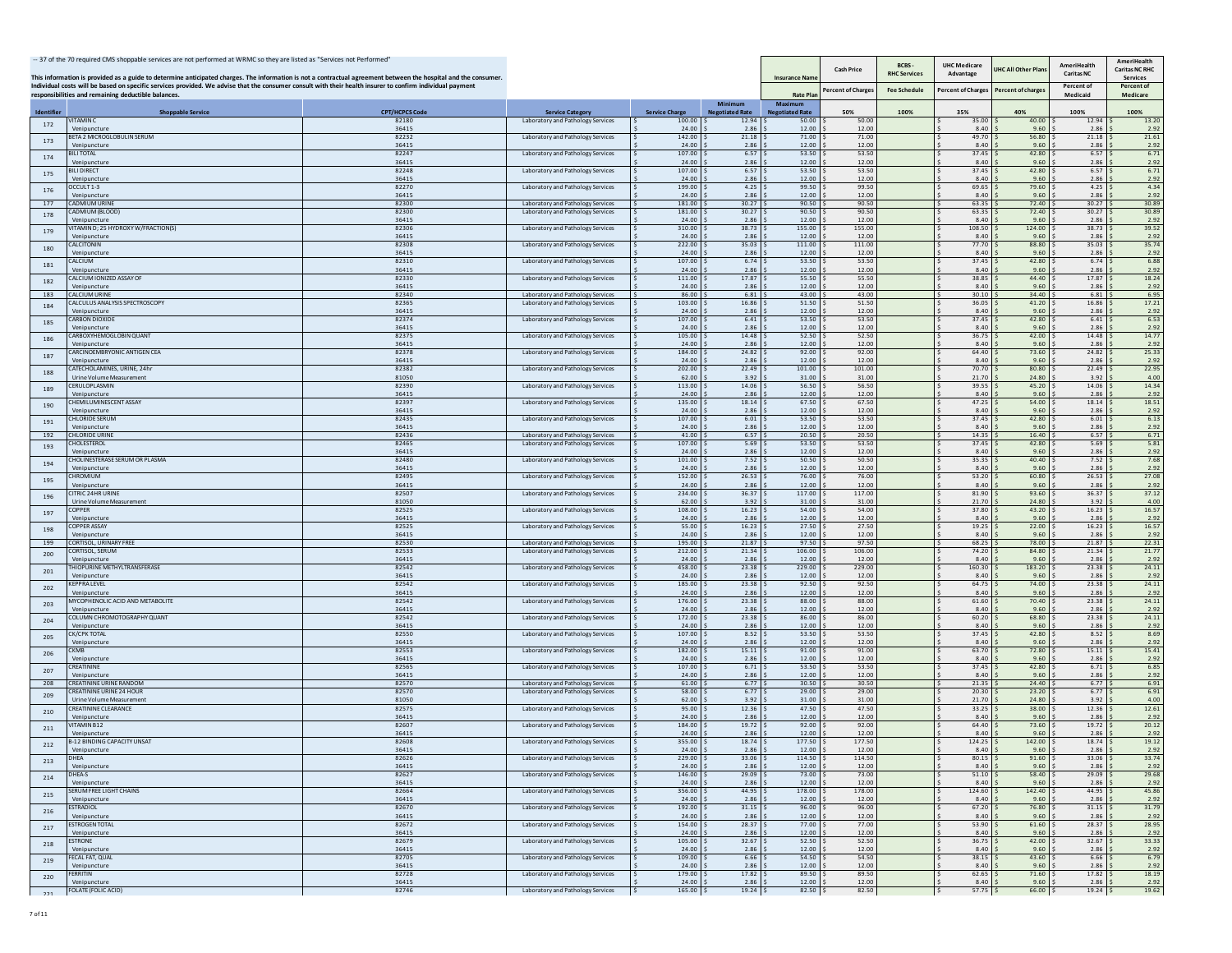|                                                                                                                                                                 | -- 37 of the 70 required CMS shoppable services are not performed at WRMC so they are listed as "Services not Performed" |                       |                                   |                       |                        |                        |                    |                     |                                       |                            |                   | AmeriHealth           |
|-----------------------------------------------------------------------------------------------------------------------------------------------------------------|--------------------------------------------------------------------------------------------------------------------------|-----------------------|-----------------------------------|-----------------------|------------------------|------------------------|--------------------|---------------------|---------------------------------------|----------------------------|-------------------|-----------------------|
|                                                                                                                                                                 |                                                                                                                          |                       |                                   |                       |                        |                        | <b>Cash Price</b>  | BCBS-               | UHC Medicare                          | <b>UHC All Other Plans</b> | AmeriHealth       | <b>Caritas NC RHC</b> |
|                                                                                                                                                                 |                                                                                                                          |                       |                                   |                       |                        |                        |                    | <b>RHC Services</b> | Advantage                             |                            | <b>Caritas NC</b> |                       |
| This information is provided as a guide to determine anticipated charges. The information is not a contractual agreement between the hospital and the consumer. |                                                                                                                          |                       |                                   |                       |                        | <b>Insurance Name</b>  |                    |                     |                                       |                            |                   | <b>Services</b>       |
| Individual costs will be based on specific services provided. We advise that the consumer consult with their health insurer to confirm individual payment       |                                                                                                                          |                       |                                   |                       |                        |                        |                    | <b>Fee Schedule</b> |                                       |                            | Percent of        | Percent of            |
| responsibilities and remaining deductible balances.                                                                                                             |                                                                                                                          |                       |                                   |                       |                        | <b>Rate Pla</b>        | Percent of Charges |                     | Percent of Charges Percent of charges |                            | Medicaid          | Medicare              |
|                                                                                                                                                                 |                                                                                                                          |                       |                                   |                       | <b>Minimum</b>         | Maximum                |                    |                     |                                       |                            |                   |                       |
|                                                                                                                                                                 |                                                                                                                          |                       |                                   |                       |                        |                        |                    |                     |                                       |                            |                   |                       |
| Identifier                                                                                                                                                      | <b>Shoppable Service</b>                                                                                                 | <b>CPT/HCPCS Code</b> | <b>Service Category</b>           | <b>Service Charge</b> | <b>Negotiated Rate</b> | <b>Negotiated Rate</b> | 50%                | 100%                | 35%                                   | 40%                        | 100%              | 100%                  |
|                                                                                                                                                                 | Venipuncture                                                                                                             | 36415                 |                                   | $24.00$ S             | $2.86$ S               | 12.00                  | 12.00              |                     | 8.40                                  | 9.60                       | 2.86              | 2.92                  |
| 222                                                                                                                                                             | <b>RBC FOLATE</b>                                                                                                        | 82747                 | Laboratory and Pathology Services | 168.00 S              | 19.72 S                | 84.00 :                | 84.00              |                     | 58.80 \$                              | 67.20                      | $19.72$ S         | 20.12                 |
|                                                                                                                                                                 | Venipuncture                                                                                                             | 36415                 |                                   | 24.00 S               | $2.86$ S               | 12.00                  | 12.00              |                     | 8.40                                  |                            | 2.86              | 2.92                  |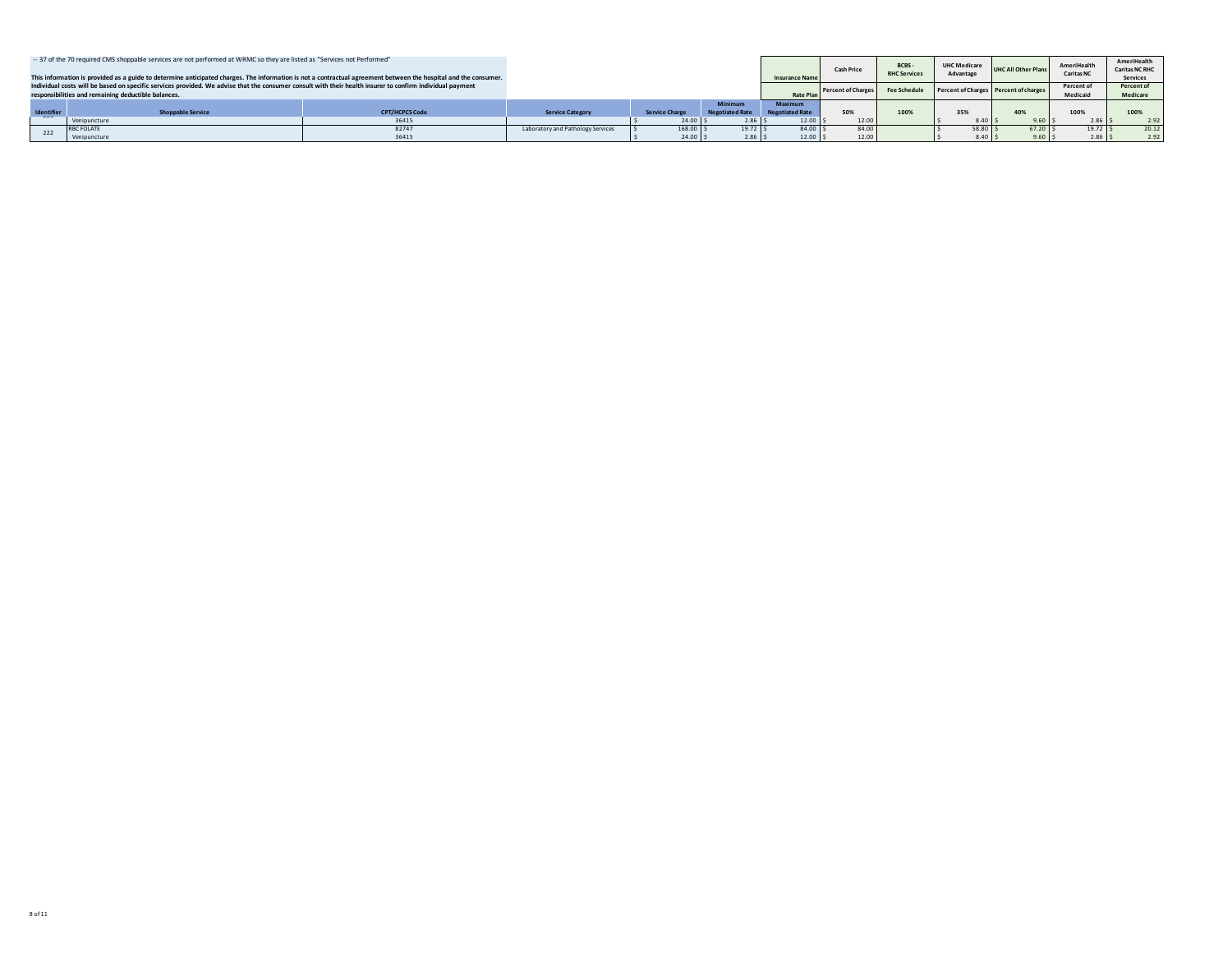| -- 37 of the 70 required CMS shoppable services are not performed at WRMC so they are listed as "Services not Performed"<br>This information is provided as a guide to determine anticipated charges. The information is not a contractual agreement between the hospital and the consumer. |                                                                                                                                                                                                                  |                       |                                                                        |                       |                                   | <b>Insurance Name</b>                    | <b>Cash Price</b>  | BCBS-<br><b>RHC Services</b> | <b>UHC Medicare</b><br>Advantage | JHC All Other Plan | <b>AmeriHealth</b><br><b>Caritas NC</b> | <b>AmeriHealth</b><br><b>Caritas NC RHC</b><br><b>Services</b> |
|---------------------------------------------------------------------------------------------------------------------------------------------------------------------------------------------------------------------------------------------------------------------------------------------|------------------------------------------------------------------------------------------------------------------------------------------------------------------------------------------------------------------|-----------------------|------------------------------------------------------------------------|-----------------------|-----------------------------------|------------------------------------------|--------------------|------------------------------|----------------------------------|--------------------|-----------------------------------------|----------------------------------------------------------------|
|                                                                                                                                                                                                                                                                                             | Individual costs will be based on specific services provided. We advise that the consumer consult with their health insurer to confirm individual payment<br>responsibilities and remaining deductible balances. |                       |                                                                        |                       |                                   | <b>Rate Plan</b>                         | Percent of Charge: | <b>Fee Schedule</b>          | <b>Percent of Charges</b>        | Percent of charge: | Percent of<br>Medicaid                  | Percent of<br>Medicare                                         |
| Identifier                                                                                                                                                                                                                                                                                  | <b>Shoppable Service</b>                                                                                                                                                                                         | <b>CPT/HCPCS Code</b> | <b>Service Category</b>                                                | <b>Service Charge</b> | Minimum<br><b>Negotiated Rate</b> | <b>Maximum</b><br><b>Negotiated Rate</b> | 50%                | 100%                         | 35%                              | 40%                | 100%                                    | 100%                                                           |
| 223                                                                                                                                                                                                                                                                                         | MMUNOGLOBULIN IGA, TOTAL<br>Venipuncture                                                                                                                                                                         | 82784<br>36415        | Laboratory and Pathology Services                                      | 358.00<br>24.00       | 12.16<br>2.86                     | 179.00<br>12.00                          | 179.00<br>12.00    |                              | 125.30<br>8.40                   | 143.20<br>9.60     | 12.16<br>2.86                           | 12.41<br>2.92                                                  |
| 224                                                                                                                                                                                                                                                                                         | <b>MMUNOGLOBULIN IGG, TOTAL</b>                                                                                                                                                                                  | 82784                 | Laboratory and Pathology Services                                      | 95.00<br>24.00        | 12.16                             | 47.50<br>12.00                           | 47.50<br>12.00     |                              | 33.25                            | 38.00<br>9.60      | 12.16                                   | 12.41                                                          |
| 225                                                                                                                                                                                                                                                                                         | Veninuncture<br><b>GMIMMUNOGLOBULIN</b>                                                                                                                                                                          | 36415<br>82784        | Laboratory and Pathology Services                                      | 95.00                 | 2.86<br>12.16                     | 47.50                                    | 47.50              |                              | 8.40<br>33.25                    | 38.00              | 2.86<br>12.16                           | 2.92<br>12.41                                                  |
|                                                                                                                                                                                                                                                                                             | Venipuncture<br>MMUNOGLOBULIN IGE, TOTAL                                                                                                                                                                         | 36415<br>82785        | Laboratory and Pathology Services                                      | 24.00<br>68.00        | 2.86<br>21.55                     | 12.00<br>34.00                           | 12.00<br>34.00     |                              | 8.40<br>23.80                    | 9.60<br>27.20      | 2.86<br>21.55                           | 2.92<br>21.99                                                  |
| 226                                                                                                                                                                                                                                                                                         | Venipuncture                                                                                                                                                                                                     | 36415                 |                                                                        | 24.00                 | 2.86                              | 12.00                                    | 12.00              |                              | 8.40                             | 9.60               | 2.86                                    | 2.92                                                           |
| 227                                                                                                                                                                                                                                                                                         | <b>ENOUS PH</b><br>Venipuncture                                                                                                                                                                                  | 82800<br>36415        | Laboratory and Pathology Services                                      | 88.00<br>24.00        | 8.40<br>2.86                      | 44.00<br>12.00                           | 44.00<br>12.00     |                              | 30.80<br>8.40                    | 35.20<br>9.60      | 8.40<br>2.86                            | 8.57<br>2.92                                                   |
| 228                                                                                                                                                                                                                                                                                         | Veninuncture                                                                                                                                                                                                     | 82803<br>36415        | Laboratory and Pathology Services                                      | 242.00<br>24.00       | 25.33<br>2.86                     | 121.00<br>12.00                          | 121.00<br>1200     |                              | 84.70<br>8.40                    | 96.80<br>9.60      | 25.33<br>2.86                           | 25.84<br>2.92                                                  |
| 229                                                                                                                                                                                                                                                                                         | <b>/ENOUS BLOOD GAS</b>                                                                                                                                                                                          | 82805                 | Laboratory and Pathology Services                                      | 187.00                | 37.13                             | 93.50                                    | 93.50              |                              | 65.45                            | 74.80              | 37.13                                   | 37.88                                                          |
|                                                                                                                                                                                                                                                                                             | Venipuncture<br><b>ASTRIN SERUM</b>                                                                                                                                                                              | 36415<br>82941        | Laboratory and Pathology Services                                      | 24.00<br>142.00       | 2.86<br>23.07                     | 12.00<br>71.00                           | 12.00<br>71.00     |                              | 8.40<br>49.70                    | 9.60<br>56.80      | 2.86<br>23.07                           | 2.92<br>23.54                                                  |
| 230                                                                                                                                                                                                                                                                                         | Venipuncture                                                                                                                                                                                                     | 36415                 |                                                                        | 24.00                 | 2.86                              | 12.00                                    | 12.00              |                              | 8.40                             | 9.60               | 2.86                                    | 2.92                                                           |
| 231                                                                                                                                                                                                                                                                                         | <b>SLUCOSE, CSF</b><br>Venipuncture                                                                                                                                                                              | 82945<br>36415        | Laboratory and Pathology Services                                      | 107.00<br>24.00       | 5.13<br>2.86                      | 53.50<br>12.00                           | 53.50<br>12.00     |                              | 37.45<br>8.40                    | 42.80<br>9.60      | 5.13<br>2.86                            | 5.24<br>2.92                                                   |
| 232                                                                                                                                                                                                                                                                                         | <b>SLUCOSE BODY FLUID</b><br>Veninuncture                                                                                                                                                                        | 82945<br>36415        | Laboratory and Pathology Services                                      | 107.00<br>24.00       | 5.13<br>2.86                      | 53.50<br>12.00                           | 53.50<br>12.00     |                              | 37.45<br>8.40                    | 42.80<br>9.60      | 5.13<br>2.86                            | 5.24<br>2.92                                                   |
| 233                                                                                                                                                                                                                                                                                         | GLUCOSE, BLOOD                                                                                                                                                                                                   | 82947                 | Laboratory and Pathology Services                                      | 107.00                | 5.13                              | 53.50                                    | 53.50              |                              | 37.45                            | 42.80              | 5.13                                    | 5.24                                                           |
|                                                                                                                                                                                                                                                                                             | Venipuncture<br>GLUCOSE POST INCLUD                                                                                                                                                                              | 36415<br>82950        | Laboratory and Pathology Services                                      | 24.00<br>136.00       | 2.86<br>6.22                      | 12.00<br>68.00                           | 12.00<br>68.00     |                              | 8.40<br>47.60                    | 9.60<br>54.40      | 2.86<br>6.22                            | 2.92<br>6.34                                                   |
| 234                                                                                                                                                                                                                                                                                         | Venipuncture<br><b>STT (FIRST 3 SPECIMENS)</b>                                                                                                                                                                   | 36415                 |                                                                        | 24.00                 | 2.86<br>16.84                     | 12.00                                    | 12.00              |                              | 8.40                             | 9.60<br>74.00      | 2.86                                    | 2.92                                                           |
| 235                                                                                                                                                                                                                                                                                         | Venipuncture                                                                                                                                                                                                     | 82951<br>36415        | Laboratory and Pathology Services                                      | 185.00<br>24.00       | 2.86                              | 92.50<br>12.00                           | 92.50<br>12.00     |                              | 64.75<br>8.40                    | 9.60               | 16.84<br>2.86                           | 17.19<br>2.92                                                  |
| 236                                                                                                                                                                                                                                                                                         | STT: EA. ADD. SPECI.<br>Veninuncture                                                                                                                                                                             | 82952<br>36415        | Laboratory and Pathology Services                                      | 44.00<br>24.00        | 5.13<br>2.86                      | 22.00<br>12.00                           | 22.00<br>12.00     |                              | 15.40<br>8.40                    | 17.60<br>9.60      | 5.13<br>2.86                            | 5.24<br>2.92                                                   |
| 237                                                                                                                                                                                                                                                                                         | G6PD, QUANTITATIVE                                                                                                                                                                                               | 82955                 | Laboratory and Pathology Services                                      | 58.00                 | 6.09                              | 29.00                                    | 29.00              |                              | 20.30                            | 23.20              | 6.09                                    | 6.22                                                           |
| 238                                                                                                                                                                                                                                                                                         | Venipuncture<br><b>SAMMA GT</b>                                                                                                                                                                                  | 36415<br>82977        | Laboratory and Pathology Services                                      | 24.00<br>204.00       | 2.86<br>9.42                      | 12.00<br>102.00                          | 12.00<br>102.00    |                              | 8.40<br>71.40                    | 9.60<br>81.60      | 2.86<br>9.42                            | 2.92<br>9.61                                                   |
|                                                                                                                                                                                                                                                                                             | Venipuncture<br><b>SLUTAMYLTRANSFERASE GAMMA GGT</b>                                                                                                                                                             | 36415<br>82977        | Laboratory and Pathology Services                                      | 24.00<br>84.00        | 2.86<br>9.42                      | 12.00<br>42.00                           | 12.00<br>42.00     |                              | 8.40<br>29.40                    | 9.60<br>33.60      | 2.86<br>9.42                            | 2.92<br>9.61                                                   |
| 239                                                                                                                                                                                                                                                                                         | Veninuncture                                                                                                                                                                                                     | 36415                 |                                                                        | 24.00                 | 2.86                              | 12.00                                    | 12.00              |                              | 8.40                             | 9.60               | 2.86                                    | 2.92                                                           |
| 240                                                                                                                                                                                                                                                                                         | Venipuncture                                                                                                                                                                                                     | 83001<br>36415        | Laboratory and Pathology Services                                      | 194.00<br>24.00       | 24.32<br>2.86                     | 97.00<br>12.00                           | 97.00<br>12.00     |                              | 67.90<br>8.40                    | 77.60<br>9.60      | 24.32<br>2.86                           | 24.81<br>2.92                                                  |
| 241                                                                                                                                                                                                                                                                                         | Venipuncture                                                                                                                                                                                                     | 83002<br>36415        | Laboratory and Pathology Services                                      | 231.00<br>24.00       | 24.23<br>2.86                     | 115.50<br>12.00                          | 115.50<br>12.00    |                              | 80.85<br>8.40                    | 92.40<br>9.60      | 24.23<br>2.86                           | 24.73<br>2.92                                                  |
| 242                                                                                                                                                                                                                                                                                         | <b><i>SROWTH HORMONE</i></b>                                                                                                                                                                                     | 83003                 | Laboratory and Pathology Services                                      | 448.00                | 21.81                             | 224.00                                   | 224.00             |                              | 156.80                           | 179.20             | 21.81                                   | 22.25                                                          |
|                                                                                                                                                                                                                                                                                             | Venipuncture<br><b>HAPTOGLOBIN</b>                                                                                                                                                                               | 36415<br>83010        | Laboratory and Pathology Services                                      | 24.00<br>112.00       | 2.86<br>16.46                     | 12.00<br>56.00                           | 12.00<br>56.00     |                              | 8.40<br>39.20                    | 9.60<br>44.80      | 2.86<br>16.46                           | 2.92<br>16.80                                                  |
| 243                                                                                                                                                                                                                                                                                         | Venipuncture                                                                                                                                                                                                     | 36415                 |                                                                        | 24.00                 | 2.86                              | 12.00                                    | 12.00              |                              | 8.40                             | 9.60               | 2.86                                    | 2.92                                                           |
| 244                                                                                                                                                                                                                                                                                         | <b>EMOGLOBIN ELECTROPHORESIS</b><br>Venipuncture                                                                                                                                                                 | 83020<br>36415        | Laboratory and Pathology Services                                      | 130.00<br>24.00       | 15.93<br>2.86                     | 65.00<br>12.00                           | 65.00<br>12.00     |                              | 45.50<br>8.40                    | 52.00<br>9.60      | 15.93<br>2.86                           | 16.78<br>2.92                                                  |
| 245                                                                                                                                                                                                                                                                                         | HEMOGLOBIN A1C GLYCATED<br>Venipuncture                                                                                                                                                                          | 83036<br>36415        | Laboratory and Pathology Services                                      | 167.00<br>24.00       | 12.69<br>2.86                     | 83.50<br>12.00                           | 83.50<br>12.00     |                              | 58.45<br>8.40                    | 66.80<br>9.60      | 12.69<br>2.86                           | 12.96<br>2.92                                                  |
| 246                                                                                                                                                                                                                                                                                         | <b>IEMOSIDERIN QUALITATIVE</b>                                                                                                                                                                                   | 83070                 | Laboratory and Pathology Services                                      | 107.00                | 0.72                              | 53.50                                    | 53.50              |                              | 37.45                            | 42.80              | 0.72                                    | 0.74                                                           |
|                                                                                                                                                                                                                                                                                             | Venipuncture<br><b>IOMOCYSTINE</b>                                                                                                                                                                               | 36415<br>83090        | Laboratory and Pathology Services                                      | 24.00<br>200.00       | 2.86<br>22.07                     | 12.00<br>100.00                          | 12.00<br>100.00    |                              | 8.40<br>70.00                    | 9.60<br>80.00      | 2.86<br>22.07                           | 2.92<br>22.52                                                  |
| 247                                                                                                                                                                                                                                                                                         | <i>leninuncture</i><br>YDROXY 24 HR URINE                                                                                                                                                                        | 36415<br>83491        | Laboratory and Pathology Services                                      | 24.00<br>130.00       | 2.86<br>22.91                     | 12.00<br>65.00                           | 12.00<br>65.00     |                              | 8.40<br>45.50                    | 9.60<br>52.00      | 2.86<br>22.91                           | 2.92<br>23.38                                                  |
| 248                                                                                                                                                                                                                                                                                         | Urine Volume Measurement                                                                                                                                                                                         | 81050                 |                                                                        | 62.00                 | 3.92                              | 31.00                                    | 31.00              |                              | 21.70                            | 24.80              | 3.92                                    | 4.00                                                           |
| 249                                                                                                                                                                                                                                                                                         | <b>HIAA.ON URINE</b><br>YDROXYPROGESTERONE 17 D                                                                                                                                                                  | 83497<br>83498        | Laboratory and Pathology Services<br>Laboratory and Pathology Services | 101.00<br>178.00      | 16.86<br>35.53                    | 50.50<br>89.00                           | 50.50<br>89.00     |                              | 35.35<br>62.30                   | 40.40<br>71.20     | 16.86<br>35.53                          | 17.21<br>36.26                                                 |
| 250                                                                                                                                                                                                                                                                                         | Veninuncture                                                                                                                                                                                                     | 36415                 |                                                                        | 24.00                 | 2.86                              | 12.00                                    | 12.00              |                              | 8.40                             | 9.60               | 2.86                                    | 2.92                                                           |
| 251                                                                                                                                                                                                                                                                                         | <b>INALYTE IMMUNOASSAY</b><br>Venipuncture                                                                                                                                                                       | 83516<br>36415        | Laboratory and Pathology Services                                      | 358.00<br>24.00       | 14.99<br>2.86                     | 179.00<br>12.00                          | 179.00<br>12.00    |                              | 125.30<br>8.40                   | 143.20<br>9.60     | 14.99<br>2.86                           | 15.30<br>2.92                                                  |
| 252                                                                                                                                                                                                                                                                                         | <b>INTISMOOTH MUSCLE ANTIBODIES</b><br>/enipuncture                                                                                                                                                              | 83516<br>36415        | Laboratory and Pathology Services                                      | 132.00<br>24.00       | 14.99<br>2.86                     | 66.00<br>12.00                           | 66.00<br>12.00     |                              | 46.20<br>8.40                    | 52.80<br>9.60      | 14.99<br>2.86                           | 15.30<br>2.92                                                  |
| 253                                                                                                                                                                                                                                                                                         | NSULIN ANTIBODY                                                                                                                                                                                                  | 83516                 | Laboratory and Pathology Services                                      | 130.00                | 14.99                             | 65.00                                    | 65.00              |                              | 45.50                            | 52.00              | 14.99                                   | 15.30                                                          |
| 254                                                                                                                                                                                                                                                                                         | Veninuncture<br><b>INTIMITOCHONDRIAL A</b>                                                                                                                                                                       | 36415<br>83516        | Laboratory and Pathology Services                                      | 24.00<br>126.00       | 2.86<br>14.99                     | 12.00<br>63.00                           | 12.00<br>63.00     |                              | 8.40<br>44.10                    | 9.60<br>50.40      | 2.86<br>14.99                           | 2.92<br>15.30                                                  |
|                                                                                                                                                                                                                                                                                             | Veninuncture                                                                                                                                                                                                     | 36415                 |                                                                        | 24.00                 | 2.86                              | 12.00                                    | 12.00              |                              | 8.40                             | 9.60               | 2.86                                    | 2.92                                                           |
| 255                                                                                                                                                                                                                                                                                         | INTIPARIETAL CELL ANTIBODY<br>Venipuncture                                                                                                                                                                       | 83516<br>36415        | Laboratory and Pathology Services                                      | 126.00<br>24.00       | 14.99<br>2.86                     | 63.00<br>12.00                           | 63.00<br>12.00     |                              | 44.10<br>8.40                    | 50.40<br>9.60      | 14.99<br>2.86                           | 15.30<br>2.92                                                  |
| 256                                                                                                                                                                                                                                                                                         | ACETYLCHOLINE RECEPTR ANTIBODY<br>Venipuncture                                                                                                                                                                   | 83519<br>36415        | Laboratory and Pathology Services                                      | 287.00<br>24.00       | 17.68<br>2.86                     | 143.50<br>12.00                          | 143.50<br>12.00    |                              | 100.45<br>8.40                   | 114.80<br>9.60     | 17.68<br>2.86                           | 18.04<br>2.92                                                  |
| 257                                                                                                                                                                                                                                                                                         | <b>NSULIN LIKE GFB PROTEIN III</b>                                                                                                                                                                               | 83520                 | Laboratory and Pathology Services                                      | 400.00                | 16.94                             | 200.00                                   | 200.00             |                              | 140.00                           | 160.00             | 16.94                                   | 17.28                                                          |
| 258                                                                                                                                                                                                                                                                                         | Venipuncture<br><b>MMUNOASSAY ONT NOS</b>                                                                                                                                                                        | 36415<br>83520        | Laboratory and Pathology Services                                      | 24.00<br>210.00       | 2.86<br>16.94                     | 12.00<br>105.00                          | 12.00<br>105.00    |                              | 8.40<br>73.50                    | 9.60<br>84.00      | 2.86<br>16.94                           | 2.92<br>17.28                                                  |
|                                                                                                                                                                                                                                                                                             | /eninuncture<br>HYROTROPIN RECEPTOR ANTIBODIES                                                                                                                                                                   | 36415<br>83520        | Laboratory and Pathology Services                                      | 24.00<br>189.00       | 2.86<br>16.94                     | 12.00<br>94.50                           | 12.00<br>94.50     |                              | 8.40<br>66.15                    | 9.60<br>75.60      | 2.86<br>16.94                           | 2.92<br>17.28                                                  |
| 259                                                                                                                                                                                                                                                                                         | Veninuncture                                                                                                                                                                                                     | 36415                 |                                                                        | 24.00                 | 2.86                              | 12.00                                    | 12.00              |                              | 8.40                             | 9.60               | 2.86                                    | 2.92                                                           |
| 260                                                                                                                                                                                                                                                                                         | INTIMULLERIAN HORM IMMUNOASSAY<br>Venipuncture                                                                                                                                                                   | 83520<br>36415        | Laboratory and Pathology Services                                      | 189.00<br>24.00       | 16.94<br>2.86                     | 94.50<br>12.00                           | 94.50<br>12.00     |                              | 66.15<br>8.40                    | 75.60<br>9.60      | 16.94<br>2.86                           | 17.28<br>2.92                                                  |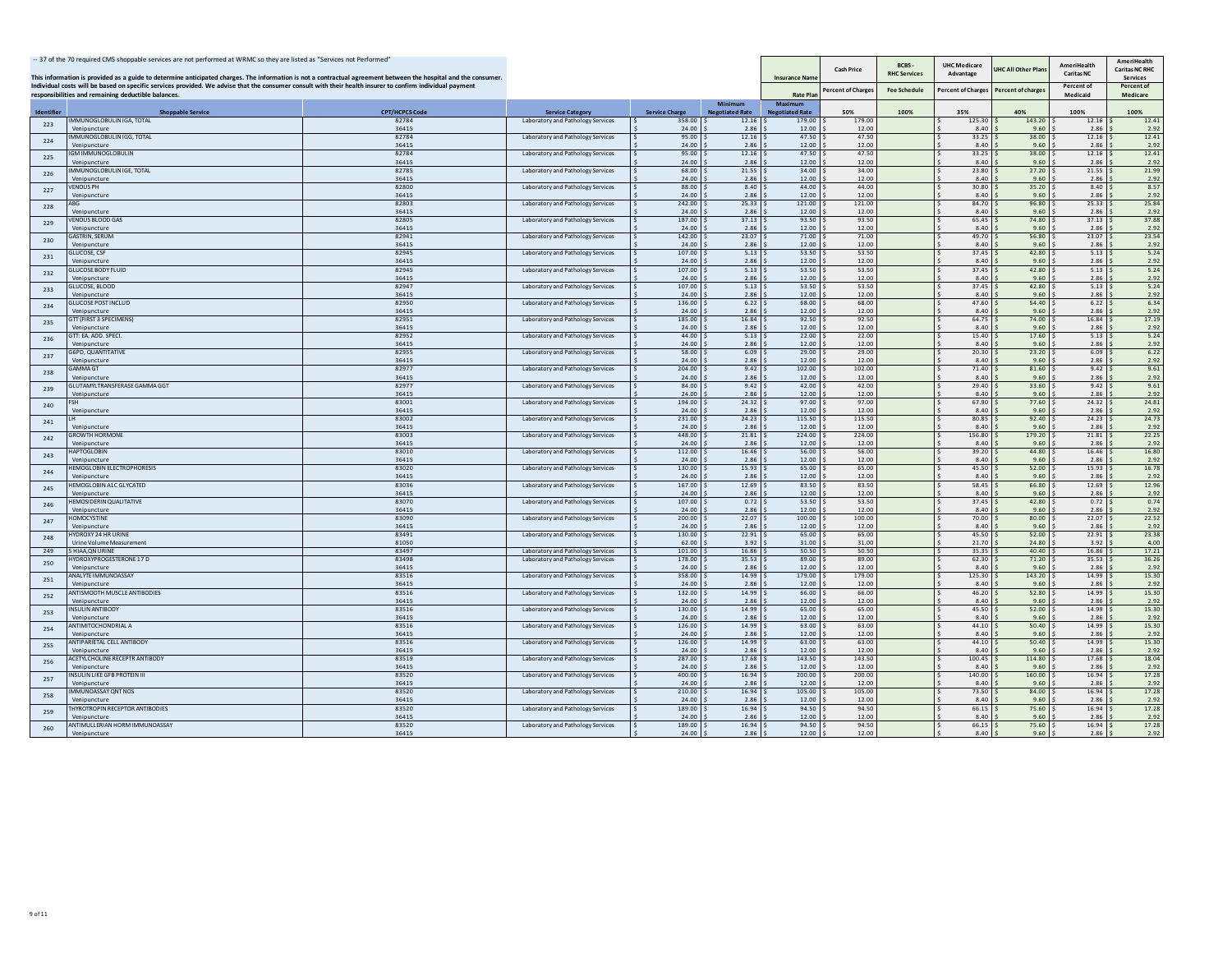|            | -- 37 of the 70 required CMS shoppable services are not performed at WRMC so they are listed as "Services not Performed"<br>This information is provided as a guide to determine anticipated charges. The information is not a contractual agreement between the hospital and the consumer. |                       |                                                                        |                       |                                  | Insurance Nam                     | <b>Cash Price</b>  | BCBS-<br><b>RHC Services</b> | <b>UHC Medicare</b><br>Advantage | <b>JHC All Other Plan</b> | <b>AmeriHealth</b><br><b>Caritas NC</b> | AmeriHealth<br><b>Caritas NC RHC</b><br><b>Services</b> |
|------------|---------------------------------------------------------------------------------------------------------------------------------------------------------------------------------------------------------------------------------------------------------------------------------------------|-----------------------|------------------------------------------------------------------------|-----------------------|----------------------------------|-----------------------------------|--------------------|------------------------------|----------------------------------|---------------------------|-----------------------------------------|---------------------------------------------------------|
|            | Individual costs will be based on specific services provided. We advise that the consumer consult with their health insurer to confirm individual payment<br>responsibilities and remaining deductible balances.                                                                            |                       |                                                                        |                       |                                  | <b>Rate Pla</b>                   | Percent of Charges | <b>Fee Schedule</b>          | <b>Percent of Charges</b>        | Percent of charge         | Percent of<br>Medicaid                  | Percent of<br>Medicare                                  |
| Identifie  | <b>Shoppable Service</b>                                                                                                                                                                                                                                                                    | <b>CPT/HCPCS Code</b> | <b>Service Category</b>                                                | <b>Service Charge</b> | <b>Minimum</b><br>egotiated Rate | Maximum<br><b>Negotiated Rate</b> | 50%                | 100%                         | 35%                              | 40%                       | 100%                                    | 100%                                                    |
| 261        | ANTI GBM(GLOMERULAR BSMT M                                                                                                                                                                                                                                                                  | 83520                 | Laboratory and Pathology Services                                      | 244.00                | 16.94<br>2.86                    | 122.00                            | 122.00             |                              | 85.40                            | 97.60                     | 16.94<br>2.86                           | 17.28                                                   |
| 262        | Venipuncture<br><b>TRYPTASE</b>                                                                                                                                                                                                                                                             | 36415<br>83520        | Laboratory and Pathology Services                                      | 24.00<br>120.06       | 16.94                            | 12.00<br>60.03                    | 12.00<br>60.03     |                              | 8.40<br>42.02                    | 9.60<br>48.02             | 16.94                                   | 2.92<br>17.28                                           |
|            | Venipuncture<br><b>NSULIN TOTAL</b>                                                                                                                                                                                                                                                         | 36415<br>83525        | Laboratory and Pathology Services                                      | 24.00<br>147.00       | 2.86<br>14.96                    | 12.00<br>73.50                    | 12.00<br>73.50     |                              | 8.40<br>51.45                    | 9.60<br>58.80             | 2.86<br>14.96                           | 2.92<br>15.27                                           |
| 2263       | /enipuncture                                                                                                                                                                                                                                                                                | 36415                 |                                                                        | 24.00                 | 2.86                             | 12.00                             | 12.00              |                              | 8.40                             | 9.60                      | 2.86                                    | 2.92                                                    |
| 264        | <b>NSULIN FREE</b><br>Venipuncture                                                                                                                                                                                                                                                          | 83527<br>36415        | Laboratory and Pathology Services                                      | 192.00<br>24.00       | 16.56<br>2.86                    | 96.00<br>12.00                    | 96.00<br>12.00     |                              | 67.20<br>8.40                    | 76.80<br>9.60             | 16.56<br>2.86                           | 16.89<br>2.92                                           |
| 265        | RON<br>Venipuncture                                                                                                                                                                                                                                                                         | 83540<br>36415        | Laboratory and Pathology Services                                      | 95.00<br>24.00        | 8.48<br>2.86                     | 47.50<br>12.00                    | 47.5<br>12.00      |                              | 33.25<br>8.40                    | 38.00<br>9.60             | 8.48<br>2.86                            | 8.65<br>2.92                                            |
| 266        | RON BINDING CAPACITY                                                                                                                                                                                                                                                                        | 83550                 | Laboratory and Pathology Services                                      | 121.00                | 11.43                            | 60.50                             | 60.50              |                              | 42.35                            | 48.40                     | 11.43                                   | 11.67                                                   |
| 267        | Venipuncture<br><b>ACTATE (LACTIC ACID)</b>                                                                                                                                                                                                                                                 | 36415<br>83605        | Laboratory and Pathology Services                                      | 24.00<br>137.00       | 2.86<br>13.98                    | 12.00<br>68.50                    | 12.00<br>68.50     |                              | 8.40<br>47.95                    | 9.60<br>54.80             | 2.86<br>13.98                           | 2.92<br>14.26                                           |
|            | /eninuncture<br>ACTATE (LD) (LDH) ENZYME                                                                                                                                                                                                                                                    | 36415<br>83615        |                                                                        | 24.00<br>129.79       | 2.86<br>7.91                     | 12.00<br>64.90                    | 12.00<br>64.90     |                              | 8.40<br>45.43                    | 9.60<br>51.92             | 2.86<br>7.91                            | 2.92<br>8.06                                            |
| 268        | Venipuncture                                                                                                                                                                                                                                                                                | 36415                 | Laboratory and Pathology Services                                      | 24.00                 | 2.86                             | 12.00                             | 12.00              |                              | 8.40                             | 9.60                      | 2.86                                    | 2.92                                                    |
| 269        | DH (LACTATE DEHYDROGENASE)<br>Venipuncture                                                                                                                                                                                                                                                  | 83615<br>36415        | Laboratory and Pathology Services                                      | 74.00<br>24.00        | 7.91<br>2.86                     | 37.00<br>12.00                    | 37.00<br>12.00     |                              | 25.90<br>8.40                    | 29.60<br>9.60             | 7.91<br>2.86                            | 8.06<br>2.92                                            |
| 270        | <b>EAD LEVEL (PLASMA)</b>                                                                                                                                                                                                                                                                   | 83655                 | Laboratory and Pathology Services                                      | 152.00                | 15.83<br>2.86                    | 76.00                             | 76.00<br>12.00     |                              | 53.20<br>8.40                    | 60.80                     | 15.83                                   | 16.16                                                   |
| 271        | Venipuncture<br>EAD, URINE                                                                                                                                                                                                                                                                  | 36415<br>83655        | Laboratory and Pathology Services                                      | 24.00<br>152.00       | 15.83                            | 12.00<br>76.00                    | 76.00              |                              | 53.20                            | 9.60<br>60.80             | 2.86<br>15.83                           | 2.92<br>16.16                                           |
| 272        | EAD, BLOOD (PEDIATRIC)<br>/enipuncture                                                                                                                                                                                                                                                      | 83655<br>36415        | Laboratory and Pathology Services                                      | 152.00<br>24.00       | 15.83<br>2.86                    | 76.00<br>12.00                    | 76.00<br>12.00     |                              | 53.20<br>8.40                    | 60.80<br>9.60             | 15.83<br>2.86                           | 16.16<br>2.92                                           |
| 273        | <b>IPASE</b>                                                                                                                                                                                                                                                                                | 83690                 | Laboratory and Pathology Services                                      | 139.00                | 9.01                             | 69.50                             | 69.50              |                              | 48.65                            | 55.60                     | 9.01                                    | 9.19                                                    |
| 274        | Venipuncture<br><b>IMR LIPO PROFILE</b>                                                                                                                                                                                                                                                     | 36415<br>83704        | Laboratory and Pathology Services                                      | 24.00<br>192.00       | 2.86<br>36.41                    | 12.00<br>96.00                    | 12.00<br>96.00     |                              | 8.40<br>67.20                    | 9.60<br>76.80             | 2.86<br>36.41                           | 2.92                                                    |
|            | Venipuncture<br><b>DL</b>                                                                                                                                                                                                                                                                   | 36415<br>83718        | Laboratory and Pathology Services                                      | 24.00<br>102.00       | 2.86<br>10.71                    | 12.00<br>51.00                    | 12.00<br>51.00     |                              | 8.40<br>35.70                    | 9.60<br>40.80             | 2.86<br>10.71                           | 2.92<br>10.93                                           |
| 275        | Venipuncture                                                                                                                                                                                                                                                                                | 36415                 |                                                                        | 24.00                 | 2.86                             | 12.00                             | 12.00              |                              | 8.40                             | 9.60                      | 2.86                                    | 2.92                                                    |
| 276        | DL CHOLESTEROL<br>Veninuncture                                                                                                                                                                                                                                                              | 83721<br>36415        | Laboratory and Pathology Services                                      | 103.00<br>24.00       | 12.48<br>2.86                    | 51.50<br>12.00                    | 51.50<br>12.00     |                              | 36.05<br>8.40                    | 41.20<br>9.60             | 12.48<br>2.86                           | 12.74<br>2.92                                           |
| 277        | MAGNESIUM, URINE 24HR<br>Urine Volume Measurement                                                                                                                                                                                                                                           | 83735<br>81050        | Laboratory and Pathology Services                                      | 105.00<br>62.00       | 8.77<br>3.92                     | 52.50<br>31.00                    | 52.50<br>31.00     |                              | 36.75<br>21.70                   | 42.00<br>24.80            | 8.77<br>3.92                            | 8.95                                                    |
| 278        | MAGNESIUM                                                                                                                                                                                                                                                                                   | 83735                 | Laboratory and Pathology Services                                      | 125.00                | 8.77                             | 62.50                             | 62.50              |                              | 43.75                            | 50.00                     | 8.77                                    | 4.00<br>8.95                                            |
|            | Venipuncture<br><b>RBC MAGNESIUN</b>                                                                                                                                                                                                                                                        | 36415<br>83735        | Laboratory and Pathology Services                                      | 24.00<br>125.00       | 2.86<br>8.77                     | 12.00<br>62.50                    | 12.00<br>62.50     |                              | 8.40<br>43.75                    | 9.60<br>50.00             | 2.86<br>8.77                            | 2.92<br>8.95                                            |
| 279        | Venipuncture                                                                                                                                                                                                                                                                                | 36415                 |                                                                        | 24.00                 | 2.86                             | 12.00                             | 12.00              |                              | 8.40                             | 9.60                      | 2.86                                    | 2.92                                                    |
| 280        | MANGANESE<br>Venipuncture                                                                                                                                                                                                                                                                   | 83785<br>36415        | Laboratory and Pathology Services                                      | 204.00<br>24.00       | 32.17<br>2.86                    | 102.00<br>12.00                   | 102.00<br>12.00    |                              | 71.40<br>8.40                    | 81.60<br>9.60             | 32.17<br>2.86                           | 32.83<br>2.92                                           |
| 281        | MERCURY BLOOD<br>Venipuncture                                                                                                                                                                                                                                                               | 83825<br>36415        | Laboratory and Pathology Services                                      | 155.00<br>24.00       | 21.28<br>2.86                    | 77.50<br>12.00                    | 77.50<br>12.00     |                              | 54.25<br>8.40                    | 62.00<br>9.60             | 21.28<br>2.86                           | 21.71<br>2.92                                           |
| 282        | MERCURY, URINE                                                                                                                                                                                                                                                                              | 83825                 | Laboratory and Pathology Services                                      | 155.00                | 21.28                            | 77.50                             | 77.50              |                              | 54.25                            | 62.00                     | 21.28                                   | 21.71                                                   |
| 283        | METANEPHRINE<br>Venipuncture                                                                                                                                                                                                                                                                | 83835<br>36415        | Laboratory and Pathology Services                                      | 244.00<br>24.00       | 22.17<br>2.86                    | 122.00<br>12.00                   | 122.00<br>12.00    |                              | 85.40<br>8.40                    | 97.60<br>9.60             | 22.17<br>2.86                           | 22.62<br>2.92                                           |
| 284        | MYOGLOBIN<br>Venipuncture                                                                                                                                                                                                                                                                   | 83874<br>36415        | Laboratory and Pathology Services                                      | 177.00<br>24.00       | 16.89<br>2.86                    | 88.50<br>12.00                    | 88.50<br>12.00     |                              | 61.95<br>8.40                    | 70.80<br>9.60             | 16.89<br>2.86                           | 17.24<br>2.92                                           |
| 285        | <b>SNP-NATRIURETIC PEP</b>                                                                                                                                                                                                                                                                  | 83880                 | Laboratory and Pathology Services                                      | 362.00                | 44.42                            | 181.00                            | 181.00             |                              | 126.70                           | 144.80                    | 44.42                                   | 45.32                                                   |
|            | /enipuncture<br>FREE KAPPA - NEPHELOMETRY                                                                                                                                                                                                                                                   | 36415<br>83883        | Laboratory and Pathology Services                                      | 24.00<br>336.00       | 2.86<br>17.79                    | 12.00<br>168.00                   | 12.00<br>168.00    |                              | 8.40<br>117.60                   | 9.60<br>134.40            | 2.86<br>17.79                           | 2.92<br>18.15                                           |
| 286<br>287 | /enipuncture<br>ORGANIC ACIDS, QUAL, URINE                                                                                                                                                                                                                                                  | 36415<br>83919        |                                                                        | 24.00<br>276.00       | 2.86<br>21.54                    | 12.00<br>138.00                   | 12.00<br>138.00    |                              | 8.40<br>96.60<br>I S             | 9.60<br>110.40            | 2.86<br>21.54                           | 2.92<br>21.98                                           |
| 288        | <b>METHYLMALONIC ACID</b>                                                                                                                                                                                                                                                                   | 83921                 | Laboratory and Pathology Services<br>Laboratory and Pathology Services | 280.00                | 21.54                            | 140.00                            | 140.00             |                              | 98.00                            | 112.00                    | 21.54                                   | 21.98                                                   |
|            | Venipuncture<br>OSMOLALITY BLOOD                                                                                                                                                                                                                                                            | 36415<br>83930        | Laboratory and Pathology Services                                      | 24.00<br>73.00        | 2.86<br>8.65                     | 12.00<br>36.50                    | 12.00<br>36.50     |                              | 8.40<br>25.55                    | 9.60<br>29.20             | 2.86<br>8.65                            | 2.92<br>8.83                                            |
| 289        | Venipuncture                                                                                                                                                                                                                                                                                | 36415                 |                                                                        | 24.00                 | 2.86                             | 12.00                             | 12.00              |                              | 8.40                             | 9.60                      | 2.86                                    | 2.92                                                    |
| 290<br>291 | <b>OSMOLALITY URINE</b><br><b>STEOCALCIN</b>                                                                                                                                                                                                                                                | 83935<br>83937        | Laboratory and Pathology Services<br>Laboratory and Pathology Services | 73.00<br>80.00        | 8.91<br>28.00                    | $36.50$ $\leq$<br>40.00           | 36.50<br>40.00     |                              | 25.55<br>28.00                   | 29.20<br>32.00            | 8.91<br>37.25                           | 9.09<br>38.01                                           |
|            | Venipuncture<br>ARATHYROID HORMONE                                                                                                                                                                                                                                                          | 36415<br>83970        | Laboratory and Pathology Services                                      | 24.00<br>326.00       | 2.86<br>54.00                    | 12.00<br>163.00                   | 12.00<br>163.00    |                              | 8.40<br>114.10                   | 9.60<br>130.40            | 2.86<br>54.00                           | 2.92<br>55.10                                           |
| 292        | Venipuncture                                                                                                                                                                                                                                                                                | 36415                 |                                                                        | 24.00                 | 2.86                             | 12.00                             | 12.00              |                              | 8.40                             | 9.60                      | 2.86                                    | 2.92                                                    |
| 293<br>294 | H BODY FLUID<br><b>IOOT? HS</b>                                                                                                                                                                                                                                                             | 83986<br>83986        | Laboratory and Pathology Services<br>Laboratory and Pathology Services | 71.00<br>71.00        | 4.68<br>4.68                     | 35.50<br>35.50                    | 35.50<br>35.50     |                              | 24.85<br>24.85                   | 28.40<br>28.40            | 4.68<br>4.68                            | 4.78<br>4.78                                            |
| 295        | KU STATE<br>Venipuncture                                                                                                                                                                                                                                                                    | 84030<br>36415        | Laboratory and Pathology Services                                      | 120.00<br>24.00       | 7.20<br>2.86                     | 60.00<br>12.00                    | 60.00<br>12.00     |                              | 42.00<br>8.40                    | 48.00<br>9.60             | 7.20<br>2.86                            | 7.35<br>2.92                                            |
| 296        | <b>ACID PHOS PROSTATIC</b>                                                                                                                                                                                                                                                                  | 84066                 | Laboratory and Pathology Services                                      | 94.00                 | 12.64                            | 47.00                             | 47.00              |                              | 32.90                            | 37.60                     | 12.64                                   | 12.90                                                   |
| 297        | Venipuncture<br>ALKALINE PHOSPHATASE                                                                                                                                                                                                                                                        | 36415<br>84075        | Laboratory and Pathology Services                                      | 24.00<br>112.00       | 2.86<br>6.77                     | 12.00<br>56.00                    | 12.00<br>56.00     |                              | 8.40<br>39.20                    | 9.60<br>44.80             | 2.86<br>6.77                            | 2.92<br>6.91                                            |
|            | Venipuncture<br>3AP BONE-SPECIFIC ALkPHos                                                                                                                                                                                                                                                   | 36415<br>84080        | Laboratory and Pathology Services                                      | 24.00<br>113.00       | 2.86<br>19.34                    | 12.00<br>56.50                    | 12.00<br>56.50     |                              | 8.40<br>39.55                    | 9.60<br>45.20             | 2.86<br>19.34                           | 2.92<br>19.74                                           |
| 298        | Venipuncture                                                                                                                                                                                                                                                                                | 36415                 |                                                                        | 24.00                 | 2.86                             | 12.00                             | 12.00              |                              | 8.40                             | 9.60                      | 2.86                                    | 2.92                                                    |
| 299        | ALKALINE PHOSPHATE ISOENZYMES<br>Venipuncture                                                                                                                                                                                                                                               | 84080<br>36415        | Laboratory and Pathology Services                                      | 63.00<br>24.00        | 19.34<br>2.86                    | 31.50<br>12.00                    | 31.50<br>12.00     |                              | 22.05<br>8.40                    | 25.20<br>9.60             | 19.34<br>2.86                           | 19.74<br>2.92                                           |
| 300        | <b>HOSPHOROUS</b><br>/enipuncture                                                                                                                                                                                                                                                           | 84100<br>36415        | Laboratory and Pathology Services                                      | 107.00<br>24.00       | 6.21<br>2.86                     | 53.50<br>12.00                    | 53.50<br>12.00     |                              | 37.45<br>8.40                    | 42.80<br>9.60             | 6.21<br>2.86                            | 6.33<br>2.92                                            |
| 301        | <b>POTASSIUM</b>                                                                                                                                                                                                                                                                            | 84132                 | Laboratory and Pathology Services                                      | 101.00                | 6.01                             | 50.50                             | 50.50              |                              | 35.35                            | 40.40                     | 6.01                                    | 6.13                                                    |
| 302        | Venipuncture<br><b>POTASSIUM URINE</b>                                                                                                                                                                                                                                                      | 36415<br>84133        | Laboratory and Pathology Services                                      | 24.00<br>45.00        | 2.86<br>5.63                     | 12.00<br>22.50                    | 12.00<br>22.50     |                              | 8.40<br>15.75                    | 9.60<br>18.00             | 2.86<br>5.63                            | 2.92<br>5.74                                            |
| 303        | <b>REALBUMIN</b>                                                                                                                                                                                                                                                                            | 84134                 | Laboratory and Pathology Services                                      | 124.00                | 19.09                            | 62.00                             | 62.00              |                              | 43.40                            | 49.60                     | 19.09                                   | 19.48                                                   |
| 304        | Venipuncture<br>PREGNENOLONE                                                                                                                                                                                                                                                                | 36415<br>84140        | Laboratory and Pathology Services                                      | 24.00<br>230.00       | 2.86<br>26.19                    | 12.00<br>115.00                   | 12.00<br>115.00    |                              | 8.40<br>80.50                    | 9.60<br>92.00             | 2.86<br>26.19                           | 2.92<br>26.72                                           |
|            | Venipuncture<br>17 OH PREGNENOLONE                                                                                                                                                                                                                                                          | 36415<br>84143        | Laboratory and Pathology Services                                      | 24.00<br>146.00       | 2.86<br>$29.86$ \$               | 12.00<br>73.00                    | 12.00<br>73.00     |                              | 8.40<br>51.10                    | 9.60<br>58.40             | 2.86<br>29.86                           | 2.92<br>30.47                                           |
| 305        | Venipuncture                                                                                                                                                                                                                                                                                | 36415                 |                                                                        | 24.00                 | 2.86                             | 12.00                             | 12.00              |                              | 8.40                             | 9.60                      | 2.86                                    | 2.92                                                    |
| 306        | <b>ROGESTERONE</b><br>Venipuncture                                                                                                                                                                                                                                                          | 84144<br>36415        | Laboratory and Pathology Services                                      | 123.30<br>24.00       | 27.30<br>2.86                    | 61.65<br>12.00                    | 61.65<br>12.00     |                              | 43.16<br>8.40                    | 49.32<br>9.60             | 27.30<br>2.86                           | 27.86<br>2.92                                           |
| 307        | <b>ROCALCITONIN</b><br>Venipuncture                                                                                                                                                                                                                                                         | 84145<br>36415        | Laboratory and Pathology Services                                      | 55.00<br>24.00        | 19.25<br>2.86                    | 27.50<br>12.00                    | 27.50<br>12.00     |                              | 19.25<br>8.40                    | 22.00<br>9.60             | 25.99<br>2.86                           | 2.92                                                    |
| 308        | <b>ROLACTIN</b>                                                                                                                                                                                                                                                                             | 84146                 | Laboratory and Pathology Services                                      | 205.00                | 25.36                            | 102.50                            | 102.50             |                              | 71.75                            | 82.00                     | 25.36                                   | 25.87                                                   |
| 309        | Venipuncture<br>PSA, COMPLEXED                                                                                                                                                                                                                                                              | 36415<br>84152        | Laboratory and Pathology Services                                      | 24.00<br>185.00       | 2.86<br>24.07                    | 12.00<br>92.50                    | 12.00<br>92.50     |                              | 8.40<br>64.75                    | 9.60<br>74.00             | 2.86<br>24.07                           | 2.92<br>24.56                                           |
|            | Venipuncture<br><b>ROTEIN TOTAL</b>                                                                                                                                                                                                                                                         | 36415<br>84155        | Laboratory and Pathology Services                                      | 24.00<br>107.00       | 2.86<br>4.80                     | 12.00<br>53.50                    | 12.00<br>53.50     |                              | 8.40<br>37.45                    | 9.60<br>42.80             | 2.86<br>4.80                            | 2.92<br>4.89                                            |
| 310        | Venipuncture                                                                                                                                                                                                                                                                                | 36415                 |                                                                        | 24.00                 | 2.86                             | 12.00                             | 12.00              |                              | 8.40                             | 9.60                      | 2.86                                    | 2.92                                                    |
| 311        | PROTEIN URINE                                                                                                                                                                                                                                                                               | 84156                 | Laboratory and Pathology Services                                      | $95.00$ \$            | 4.80S                            | $47.50$ \$                        | 47.50              |                              | $33.25$ \$                       | 38.00 \$                  | 4.80                                    |                                                         |